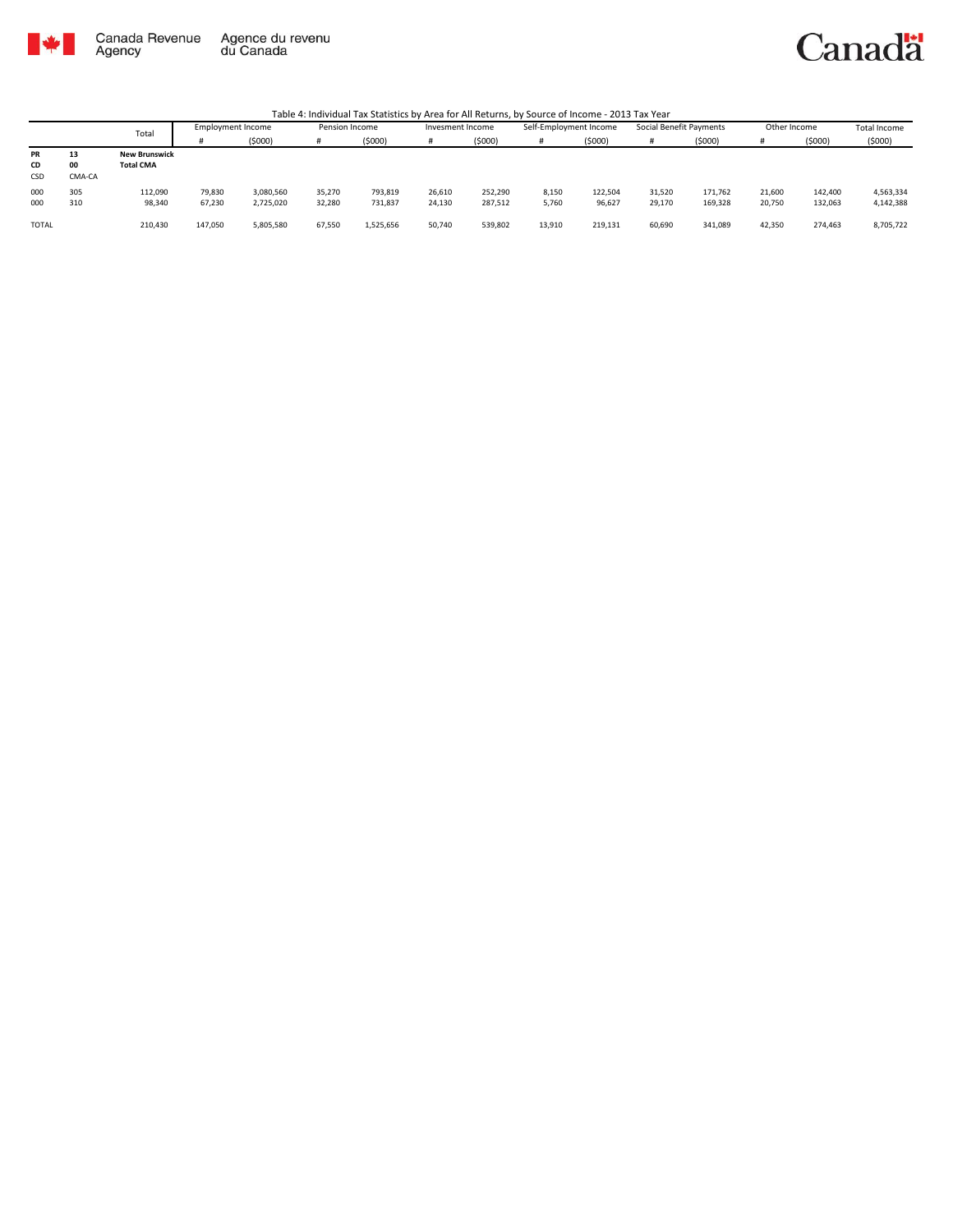

|              |        | Total                | <b>Employment Income</b> |           | Pension Income |           | Invesment Income |         | Self-Employment Income |         | Social Benefit Payments |         | Other Income |         | <b>Total Income</b> |
|--------------|--------|----------------------|--------------------------|-----------|----------------|-----------|------------------|---------|------------------------|---------|-------------------------|---------|--------------|---------|---------------------|
|              |        |                      |                          | (5000)    | #              | (5000)    |                  | (5000)  | #                      | (5000)  |                         | (5000)  |              | (5000)  | (5000)              |
| <b>PR</b>    | 13     | <b>New Brunswick</b> |                          |           |                |           |                  |         |                        |         |                         |         |              |         |                     |
| CD           | 00     | <b>Total CA</b>      |                          |           |                |           |                  |         |                        |         |                         |         |              |         |                     |
| CSD          | CMA-CA |                      |                          |           |                |           |                  |         |                        |         |                         |         |              |         |                     |
| 000          | 320    | 73,900               | 52,130                   | 2,124,851 | 23,150         | 600,619   | 20,050           | 193,414 | 5,690                  | 93,226  | 18,010                  | 96,875  | 16,270       | 107,166 | 3,216,151           |
| 000          | 328    | 27,930               | 17,500                   | 612,703   | 11,630         | 218,779   | 5,410            | 38,380  | 1,350                  | 18,597  | 11,800                  | 77,915  | 4,800        | 47,472  | 1,013,846           |
| 000          | 329    | 22,720               | 14,460                   | 506,297   | 8,890          | 183,051   | 4,830            | 34,782  | 1,240                  | 16,178  | 9,020                   | 60,787  | 3,870        | 24,062  | 825,157             |
| 000          | 330    | 12,350               | 7.380                    | 242.844   | 4,980          | 93,248    | 2,230            | 16,865  | 640                    | 9,055   | 5.360                   | 36,281  | 1,920        | 11,617  | 409,910             |
| 000          | 335    | 18,670               | 11,970                   | 398,838   | 7,490          | 141,783   | 3,430            | 24,349  | 1,110                  | 17,510  | 7,570                   | 45,705  | 2,590        | 17,800  | 645,985             |
| <b>TOTAL</b> |        | 155,560              | 103,450                  | 3,885,533 | 56,120         | 1,237,480 | 35,960           | 307,791 | 10,040                 | 154,566 | 51,760                  | 317,563 | 29,450       | 208,117 | 6,111,049           |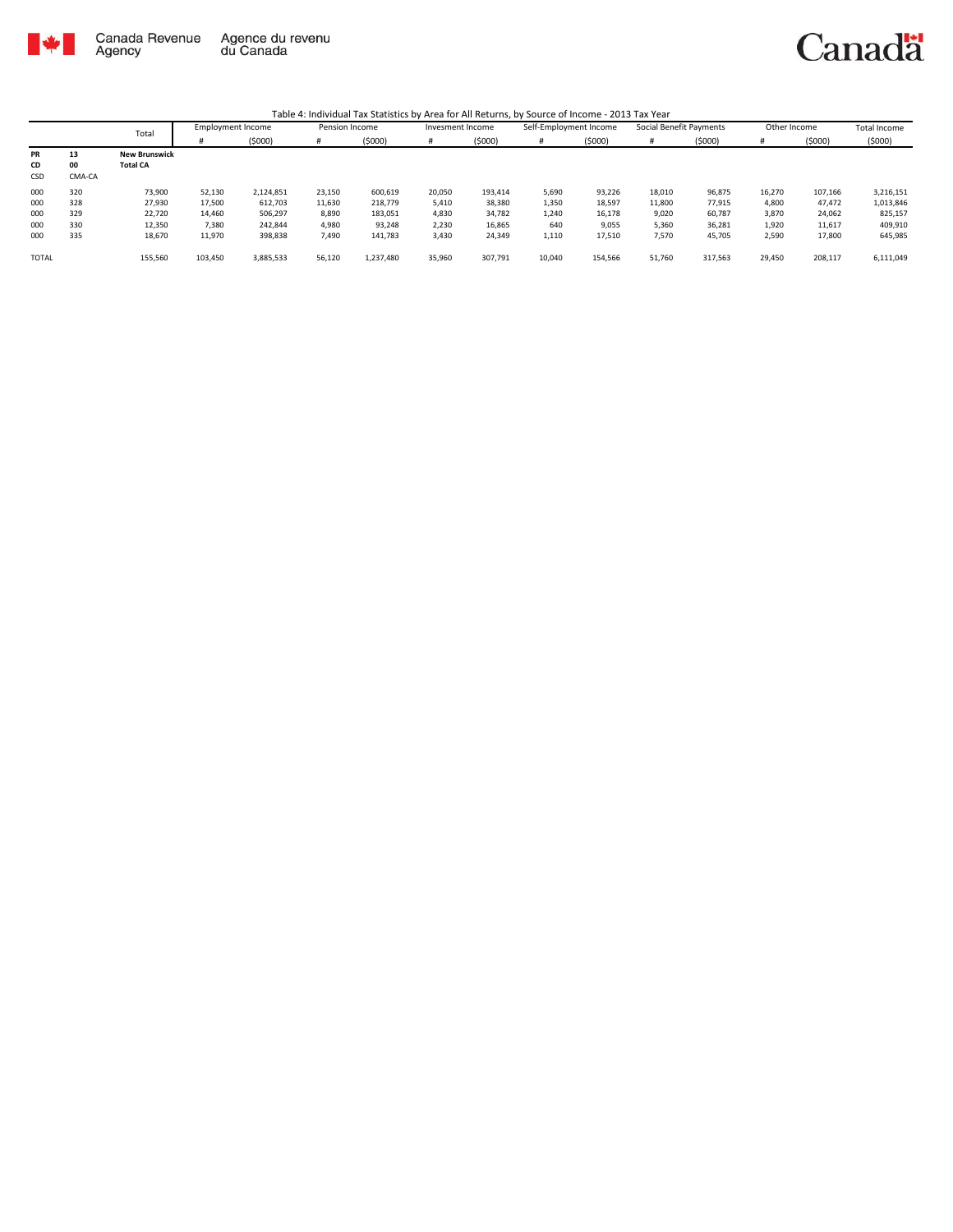

|              |          | Total                             | <b>Employment Income</b> |         | Pension Income |         | Invesment Income |        | Self-Employment Income |        | Social Benefit Payments |        | Other Income |        | Total Income |
|--------------|----------|-----------------------------------|--------------------------|---------|----------------|---------|------------------|--------|------------------------|--------|-------------------------|--------|--------------|--------|--------------|
|              |          |                                   |                          | (5000)  | #              | (5000)  | #                | (5000) | $\#$                   | (5000) | #                       | (5000) | #            | (5000) | (5000)       |
| PR<br>CD     | 13<br>02 | <b>New Brunswick</b><br>Charlotte |                          |         |                |         |                  |        |                        |        |                         |        |              |        |              |
| CSD          | CMA-CA   |                                   |                          |         |                |         |                  |        |                        |        |                         |        |              |        |              |
| 001          | 998      | 130                               | 70                       | 2,246   | 60             | 1,168   | 50               | 287    | 30                     | 899    | 50                      | 451    | 30           | 131    | 5,181        |
| 004          | 999      | 730                               | 420                      | 12,331  | 280            | 4,856   | 150              | 1,034  | 140                    | 2,378  | 390                     | 3,008  | 120          | 625    | 24,232       |
| 006          | 999      | 690                               | 450                      | 12,800  | 250            | 3,905   | 170              | 754    | 110                    | 3,364  | 290                     | 1,988  | 110          | 1,513  | 24,324       |
| 011          | 997      | 1,670                             | 1,140                    | 39,493  | 540            | 10,367  | 320              | 1,495  | 120                    | 1,284  | 770                     | 4,887  | 250          | 1,594  | 59,120       |
| 012          | 998      | 760                               | 520                      | 14,599  | 230            | 3,847   | 90               | 281    | 40                     | 582    | 400                     | 2,405  | 70           | 476    | 22,190       |
| 014          | 999      | 50                                | 20                       | 606     | 30             | 692     |                  |        |                        |        | 20                      | 91     | 10           | 48     | 1,434        |
| 016          | 997      | 2,050                             | 1,310                    | 42,557  | 740            | 13,617  | 390              | 2,198  | 200                    | 2,831  | 930                     | 6,446  | 300          | 2,005  | 69,654       |
| 018          | 998      | 1,210                             | 810                      | 27,375  | 440            | 9,309   | 260              | 1,774  | 70                     | 897    | 480                     | 2,894  | 170          | 1,509  | 43,757       |
| 021          | 997      | 590                               | 350                      | 10,849  | 240            | 4,241   | 130              | 809    | 80                     | 632    | 250                     | 1,701  | 110          | 811    | 19,043       |
| 024          | 998      | 420                               | 250                      | 8,450   | 170            | 4,263   | 120              | 1,978  | 50                     | 364    | 140                     | 837    | 90           | 736    | 16,628       |
| 026          | 998      | 1,470                             | 890                      | 34,633  | 650            | 18,859  | 550              | 5,072  | 160                    | 1,625  | 340                     | 1,777  | 380          | 3,087  | 65,053       |
| 028          | 999      | 490                               | 330                      | 8,800   | 190            | 3,844   | 140              | 934    | 50                     | 473    | 190                     | 1,093  | 80           | 589    | 15,732       |
| 031          | 998      | 470                               | 280                      | 10,516  | 200            | 4,173   | 150              | 1,052  | 40                     | 306    | 150                     | 887    | 120          | 642    | 17,575       |
| 034          | 998      | 1,440                             | 920                      | 28,470  | 490            | 7,566   | 270              | 721    | 120                    | 973    | 610                     | 3,722  | 210          | 1,318  | 42,770       |
| 037          | 998      | 3,790                             | 2,300                    | 76,505  | 1,380          | 29,454  | 880              | 7,310  | 240                    | 3,673  | 1,480                   | 8,894  | 610          | 4,441  | 130,276      |
| 039          | 999      | 1,060                             | 640                      | 17,740  | 360            | 5,392   | 180              | 818    | 100                    | 803    | 460                     | 3,061  | 150          | 1,204  | 29,019       |
| 042          | 998      | 1,230                             | 780                      | 25,037  | 420            | 8,377   | 250              | 1,543  | 110                    | 741    | 520                     | 3,331  | 210          | 1,265  | 40,295       |
| 044          | 999      | 290                               | 180                      | 5,143   | 110            | 1,735   | 60               | 244    | 30                     | 184    | 130                     | 779    | 50           | 271    | 8,356        |
| 052          | 997      | 1,880                             | 1,190                    | 38,697  | 650            | 11,512  | 400              | 3,182  | 390                    | 5,784  | 840                     | 6,274  | 240          | 1,541  | 66,990       |
| <b>TOTAL</b> |          | 20,440                            | 12,850                   | 416,849 | 7,420          | 147,177 | 4,530            | 31,485 | 2,060                  | 27,783 | 8,440                   | 54,527 | 3,300        | 23,804 | 701,629      |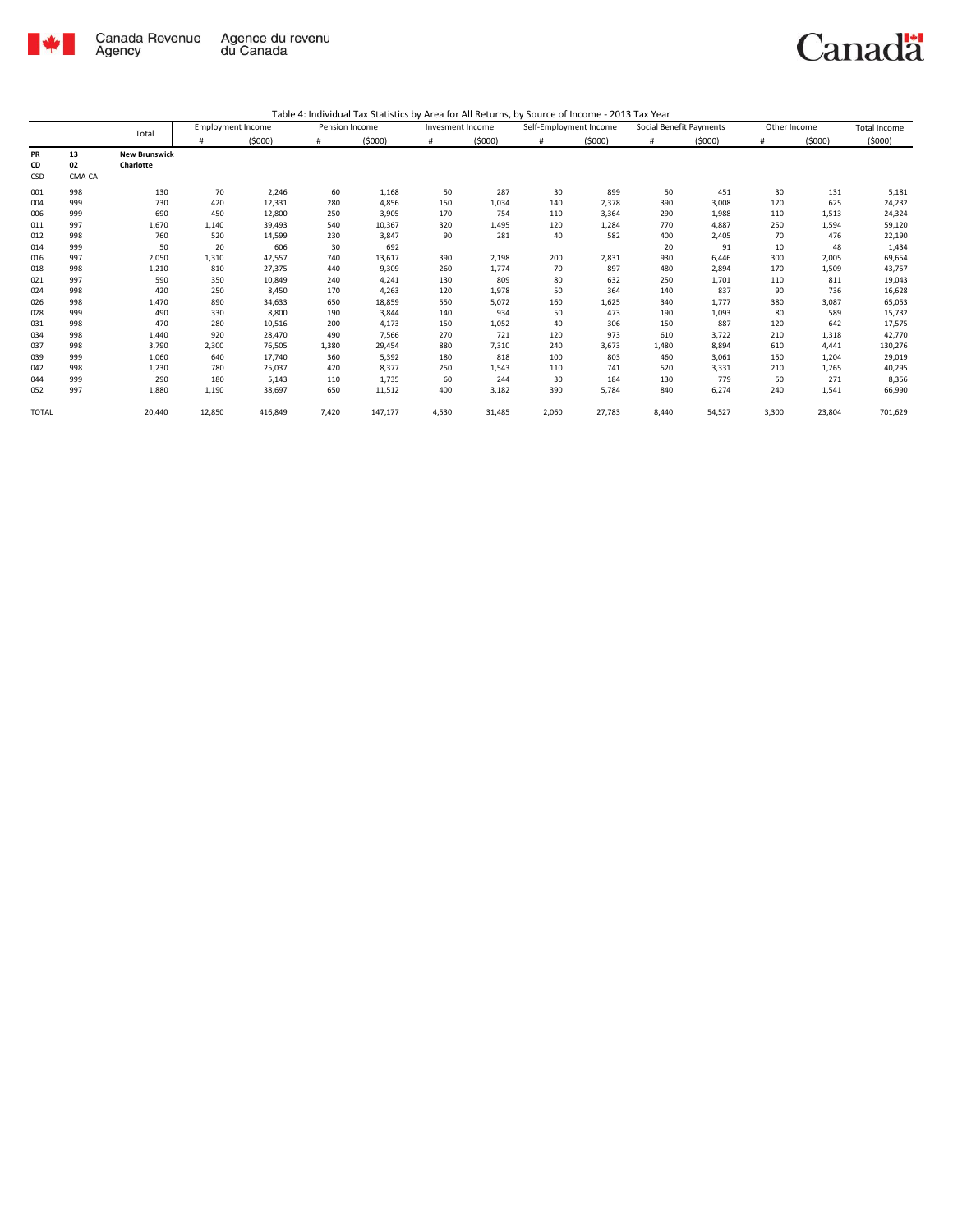

|              |        | Total                | <b>Employment Income</b> |         | Pension Income |        | Invesment Income |        | Self-Employment Income |        | Social Benefit Payments |        | Other Income |        | <b>Total Income</b> |
|--------------|--------|----------------------|--------------------------|---------|----------------|--------|------------------|--------|------------------------|--------|-------------------------|--------|--------------|--------|---------------------|
|              |        |                      | #                        | (5000)  | #              | (5000) | #                | (5000) | #                      | (5000) | #                       | (5000) | #            | (5000) | (5000)              |
| PR           | 13     | <b>New Brunswick</b> |                          |         |                |        |                  |        |                        |        |                         |        |              |        |                     |
| CD           | 03     | Sunbury              |                          |         |                |        |                  |        |                        |        |                         |        |              |        |                     |
| CSD          | CMA-CA |                      |                          |         |                |        |                  |        |                        |        |                         |        |              |        |                     |
| 001          | 996    | 670                  | 430                      | 14,014  | 260            | 4,360  | 130              | 307    | 50                     | 460    | 270                     | 1,507  | 100          | 693    | 21,341              |
| 005          | 996    | 490                  | 310                      | 9,998   | 180            | 3,141  | 80               | 146    | 30                     | 382    | 160                     | 782    | 90           | 379    | 14,827              |
| 006          | 996    | 540                  | 340                      | 11,869  | 210            | 4,821  | 120              | 319    | 30                     | 101    | 180                     | 997    | 130          | 526    | 18,633              |
| 011          | 997    | 4,030                | 2,970                    | 114,569 | 1,510          | 33,541 | 760              | 2,092  | 220                    | 1,763  | 1,020                   | 5,533  | 850          | 5,112  | 162,610             |
| 012          | 997    | 6,320                | 5,040                    | 231,311 | 1,510          | 39,449 | 1,080            | 4,590  | 270                    | 3,377  | 1,450                   | 6,809  | 1,250        | 5,910  | 291,448             |
| 013          | 997    | 190                  | 140                      | 2,592   | 70             | 1,718  | 30               | 268    |                        |        | 50                      | 163    | 30           | 151    | 4,892               |
| 014          | 996    | 640                  | 380                      | 14,800  | 270            | 5,274  | 120              | 781    | 40                     | 624    | 250                     | 1,451  | 90           | 352    | 23,281              |
| 018          | 997    | 490                  | 290                      | 8,323   | 200            | 3,672  | 80               | 107    | 20                     | 154    | 250                     | 1,616  | 70           | 339    | 14,212              |
| <b>TOTAL</b> |        | 13,380               | 9,910                    | 407,476 | 4,210          | 95,976 | 2,390            | 8,610  | 650                    | 6,861  | 3,620                   | 18,858 | 2,610        | 13,463 | 551,296             |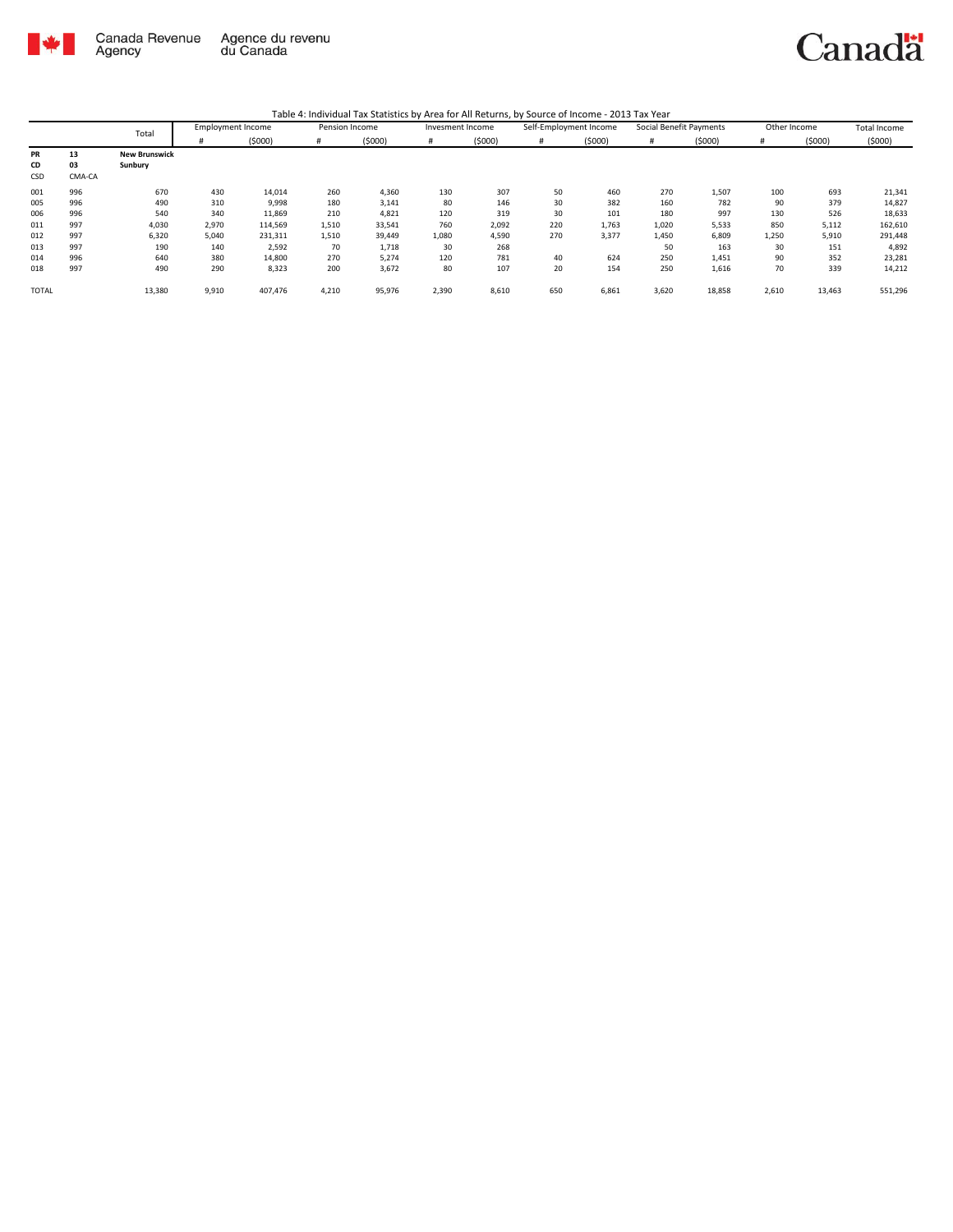

| Table 4: Individual Tax Statistics by Area for All Returns, by Source of Income - 2013 Tax Year |  |  |  |
|-------------------------------------------------------------------------------------------------|--|--|--|
|-------------------------------------------------------------------------------------------------|--|--|--|

|           |        | Total                |       | <b>Employment Income</b> | Pension Income |        | Invesment Income |        | Self-Employment Income |        | Social Benefit Payments |        | Other Income |        | <b>Total Income</b> |
|-----------|--------|----------------------|-------|--------------------------|----------------|--------|------------------|--------|------------------------|--------|-------------------------|--------|--------------|--------|---------------------|
|           |        |                      | #     | (5000)                   | #              | (5000) | #                | (5000) | #                      | (5000) | #                       | (5000) | #            | (5000) | (5000)              |
| <b>PR</b> | 13     | <b>New Brunswick</b> |       |                          |                |        |                  |        |                        |        |                         |        |              |        |                     |
| CD        | 04     | Queens               |       |                          |                |        |                  |        |                        |        |                         |        |              |        |                     |
| CSD       | CMA-CA |                      |       |                          |                |        |                  |        |                        |        |                         |        |              |        |                     |
| 004       | 996    | 260                  | 160   | 5,544                    | 90             | 1,795  | 50               | 221    | 30                     | 265    | 100                     | 610    | 30           | 56     | 8,490               |
| 005       | 997    | 630                  | 360   | 13,066                   | 320            | 8,045  | 180              | 814    | 70                     | 808    | 190                     | 1,144  | 130          | 898    | 24,776              |
| 006       | 997    | 210                  | 110   | 3,499                    | 100            | 2,007  | 50               | 180    | 30                     | 213    | 100                     | 499    | 40           | 347    | 6,745               |
| 008       | 997    | 340                  | 160   | 5,263                    | 180            | 3,090  | 100              | 566    | 40                     | 415    | 140                     | 861    | 80           | 674    | 10,869              |
| 011       | 997    | 490                  | 280   | 10,015                   | 210            | 3,819  | 90               | 485    | 50                     | 469    | 200                     | 1,191  | 80           | 515    | 16,493              |
| 013       | 996    | 480                  | 230   | 7,996                    | 270            | 6,445  | 160              | 1,633  | 50                     | 514    | 160                     | 999    | 120          | 1,311  | 18,898              |
| 014       | 997    | 460                  | 270   | 9,069                    | 230            | 3,931  | 110              | 788    | 60                     | 490    | 190                     | 1,279  | 100          | 512    | 16,069              |
| 016       | 998    | 150                  | 80    | 2,328                    | 70             | 906    | 20               | 91     | 10                     | 82     | 70                      | 502    | 10           | 155    | 4,064               |
| 018       | 997    | 700                  | 380   | 11,449                   | 360            | 6,796  | 160              | 457    | 50                     | 160    | 300                     | 1,730  | 120          | 728    | 21,320              |
| 021       | 997    | 840                  | 490   | 16,591                   | 390            | 8,508  | 170              | 822    | 50                     | 478    | 310                     | 2,090  | 180          | 1,726  | 30,214              |
| 022       | 997    | 2,090                | 1,150 | 31,885                   | 930            | 14,318 | 290              | 1,035  | 110                    | 1,239  | 1,090                   | 7,077  | 270          | 1,413  | 56,968              |
| 024       | 997    | 860                  | 500   | 16,926                   | 390            | 6,517  | 190              | 603    | 70                     | 300    | 390                     | 2,339  | 130          | 773    | 27,457              |
| 025       | 997    | 1,120                | 620   | 18,836                   | 550            | 9,544  | 210              | 546    | 80                     | 467    | 520                     | 3,033  | 170          | 1,222  | 33,649              |
| TOTAL     |        | 8,620                | 4,780 | 152,467                  | 4,090          | 75,719 | 1,800            | 8,241  | 700                    | 5,901  | 3,740                   | 23,354 | 1,440        | 10,329 | 276,012             |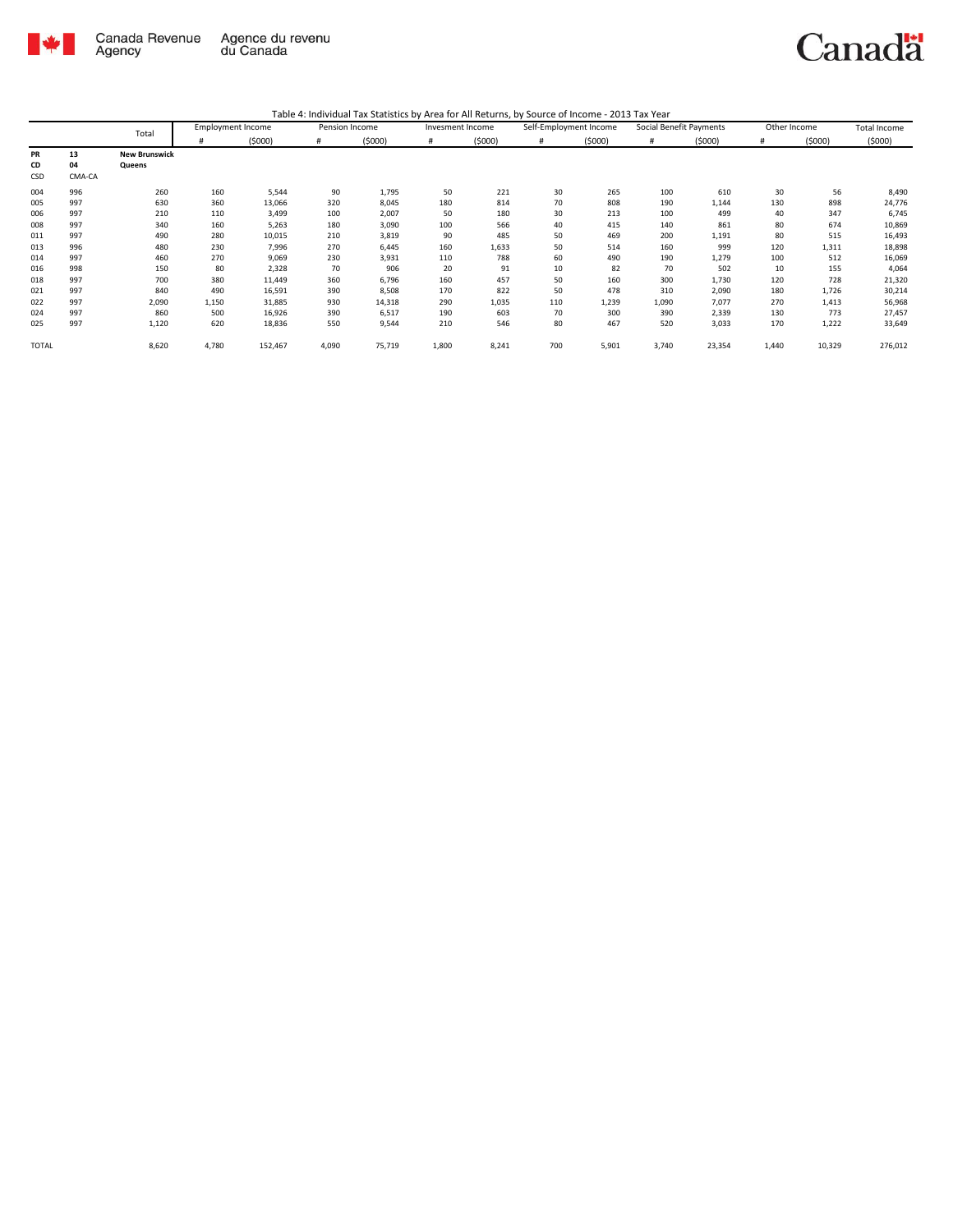

|       |        | Total                | <b>Employment Income</b> |         | Pension Income |         | Invesment Income |        | Self-Employment Income |        | Social Benefit Payments |        | Other Income |        | Total Income |
|-------|--------|----------------------|--------------------------|---------|----------------|---------|------------------|--------|------------------------|--------|-------------------------|--------|--------------|--------|--------------|
|       |        |                      | #                        | (5000)  | #              | (5000)  | #                | (5000) | #                      | (5000) | #                       | (5000) | #            | (5000) | (5000)       |
| PR    | 13     | <b>New Brunswick</b> |                          |         |                |         |                  |        |                        |        |                         |        |              |        |              |
| CD    | 05     | Kings                |                          |         |                |         |                  |        |                        |        |                         |        |              |        |              |
| CSD   | CMA-CA |                      |                          |         |                |         |                  |        |                        |        |                         |        |              |        |              |
| 001   | 997    | 240                  | 150                      | 4,673   | 90             | 1,360   | 50               | 83     | 10                     | 115    | 100                     | 656    | 40           | 280    | 7,168        |
| 016   | 996    | 1,160                | 750                      | 27,843  | 380            | 6,724   | 250              | 1,076  | 100                    | 1,214  | 430                     | 2,581  | 230          | 1,353  | 40,790       |
| 018   | 997    | 960                  | 650                      | 22,930  | 300            | 5,739   | 230              | 1,515  | 90                     | 1,419  | 340                     | 1,899  | 190          | 1,009  | 34,511       |
| 021   | 997    | 1,870                | 1,320                    | 51,458  | 560            | 10,110  | 490              | 3,163  | 170                    | 2,176  | 630                     | 3,454  | 350          | 2,068  | 72,429       |
| 022   | 997    | 3,660                | 2,210                    | 77,419  | 1,420          | 28,182  | 1,060            | 9,635  | 270                    | 3,950  | 1,280                   | 6,898  | 720          | 4,034  | 130,118      |
| 023   | 997    | 1,180                | 750                      | 29,118  | 460            | 9,546   | 340              | 2,048  | 90                     | 951    | 390                     | 2,051  | 230          | 1,203  | 44,917       |
| 024   | 997    | 370                  | 250                      | 9,881   | 130            | 2,652   | 100              | 619    | 40                     | 177    | 140                     | 702    | 50           | 340    | 14,371       |
| 026   | 997    | 1,140                | 740                      | 28,109  | 410            | 6,817   | 220              | 1,214  | 120                    | 1,063  | 390                     | 2,332  | 190          | 821    | 40,357       |
| 028   | 997    | 900                  | 570                      | 17,985  | 320            | 5,072   | 210              | 814    | 100                    | 1,147  | 350                     | 1,855  | 130          | 441    | 27,312       |
| 031   | 997    | 2,820                | 1,870                    | 69,023  | 880            | 14,846  | 750              | 4,512  | 360                    | 3,558  | 1,000                   | 5,249  | 560          | 3,161  | 100,349      |
| 034   | 997    | 1,250                | 820                      | 31,032  | 450            | 8,424   | 320              | 1,618  | 160                    | 1,658  | 420                     | 2,414  | 270          | 1,493  | 46,639       |
| 036   | 996    | 270                  | 160                      | 4,919   | 120            | 2,621   | 80               | 798    | 50                     | 250    | 80                      | 424    | 60           | 315    | 9,328        |
| TOTAL |        | 15,830               | 10,230                   | 374,391 | 5,510          | 102,094 | 4,090            | 27,095 | 1,550                  | 17,679 | 5,540                   | 30,514 | 3,030        | 16,516 | 568,289      |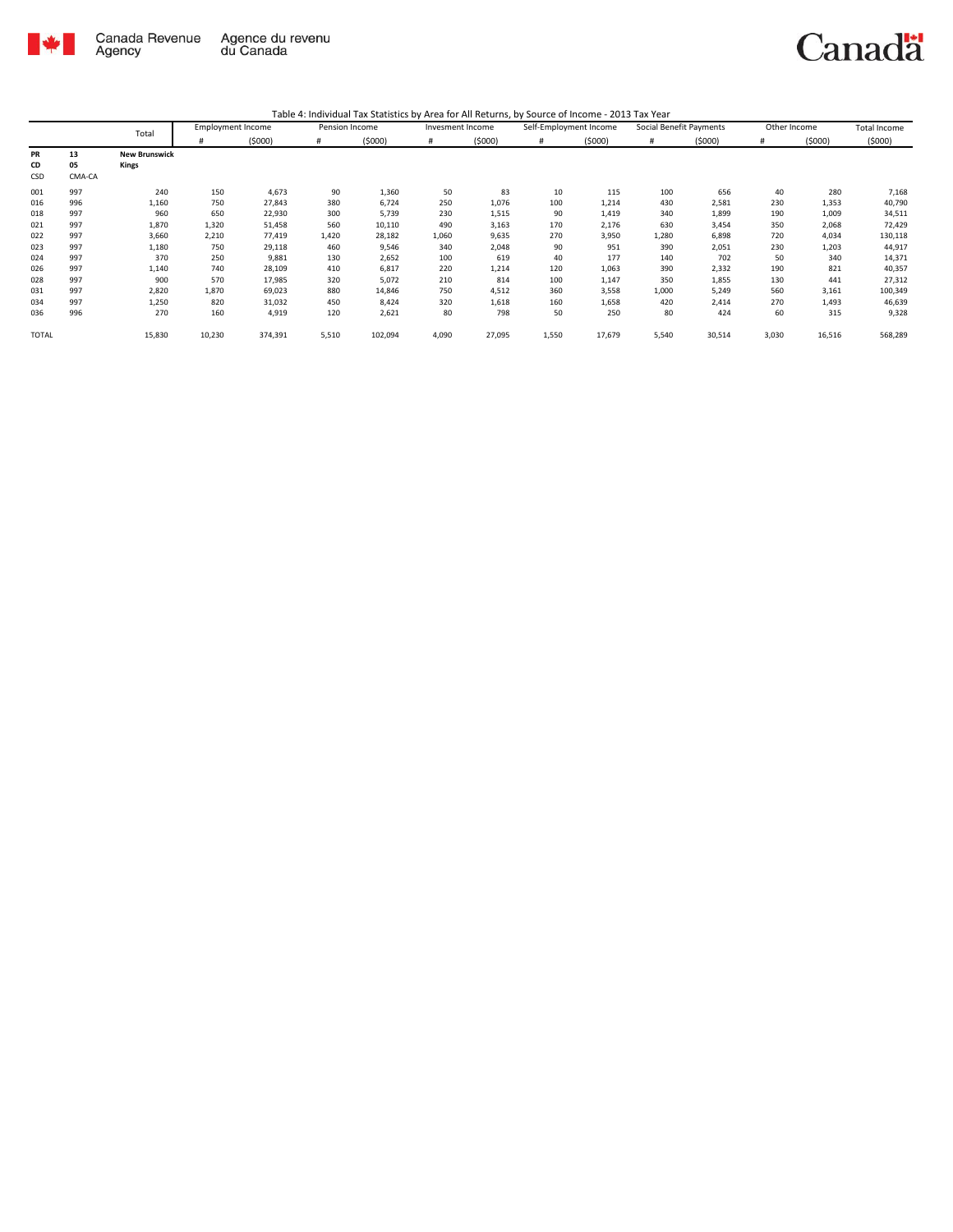

|  | Table 4: Individual Tax Statistics by Area for All Returns, by Source of Income - 2013 Tax Year |
|--|-------------------------------------------------------------------------------------------------|
|--|-------------------------------------------------------------------------------------------------|

|              | Total  |                      | <b>Employment Income</b> | Pension Income |     | Invesment Income |     | Self-Employment Income |     | Social Benefit Payments |     | Other Income |     | Total Income |        |
|--------------|--------|----------------------|--------------------------|----------------|-----|------------------|-----|------------------------|-----|-------------------------|-----|--------------|-----|--------------|--------|
|              |        |                      | #                        | (5000)         | #   | (5000)           |     | (5000)                 | #   | (5000)                  |     | (5000)       | #   | (5000)       | (5000) |
| PR           | 13     | <b>New Brunswick</b> |                          |                |     |                  |     |                        |     |                         |     |              |     |              |        |
| CD           | 06     | Albert               |                          |                |     |                  |     |                        |     |                         |     |              |     |              |        |
| CSD          | CMA-CA |                      |                          |                |     |                  |     |                        |     |                         |     |              |     |              |        |
| 001          | 996    | 530                  | 330                      | 8,748          | 210 | 3,526            | 100 | 338                    | 60  | 340                     | 270 | 1,872        | 80  | 431          | 15,255 |
| 003          | 997    | 290                  | 180                      | 4,448          | 120 | 1,985            | 50  | 147                    | 20  | 104                     | 150 | 1,161        | 50  | 387          | 8,232  |
| 004          | 997    | 320                  | 200                      | 4,978          | 150 | 2,568            | 80  | 414                    | 40  | 358                     | 160 | 1,267        | 60  | 457          | 10,042 |
| 006          | 997    | 200                  | 120                      | 3,577          | 90  | 2,239            | 80  | 424                    | 40  | 571                     | 90  | 849          | 40  | 166          | 7,827  |
| 007          | 999    |                      |                          |                |     |                  |     |                        |     |                         |     |              |     |              |        |
| <b>TOTAL</b> |        | 1,340                | 830                      | 21,752         | 570 | 10,318           | 300 | 1,323                  | 160 | 1,373                   | 670 | 5,150        | 220 | 1,441        | 41,356 |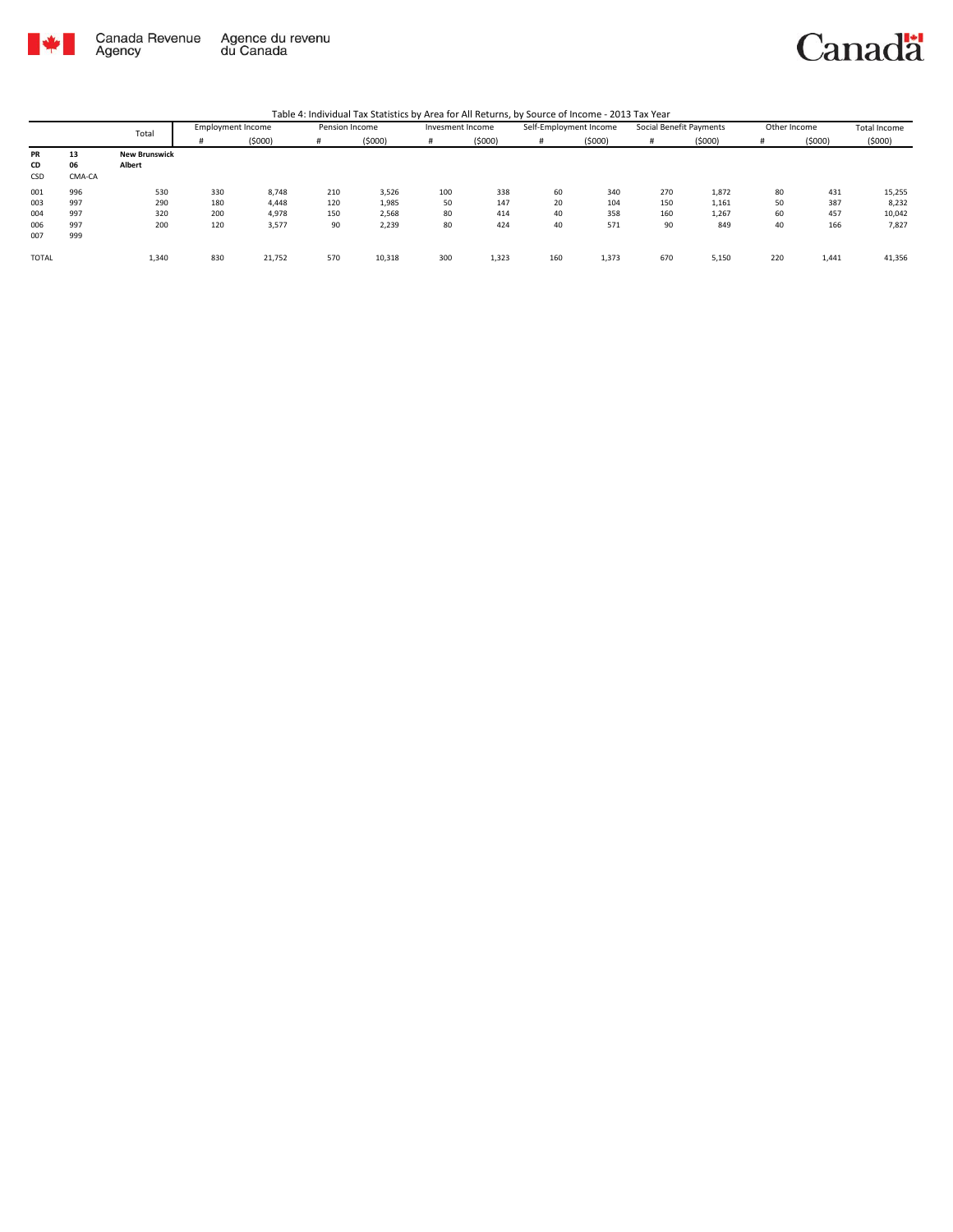

|              |        | Total                | <b>Employment Income</b> |         | Pension Income |         | Invesment Income |        | Self-Employment Income |        | Social Benefit Payments |        | Other Income |        | Total Income |
|--------------|--------|----------------------|--------------------------|---------|----------------|---------|------------------|--------|------------------------|--------|-------------------------|--------|--------------|--------|--------------|
|              |        |                      | #                        | (5000)  | #              | (5000)  | #                | (5000) | #                      | (5000) | #                       | (5000) | #            | (5000) | (5000)       |
| PR           | 13     | <b>New Brunswick</b> |                          |         |                |         |                  |        |                        |        |                         |        |              |        |              |
| CD           | 07     | Westmorland          |                          |         |                |         |                  |        |                        |        |                         |        |              |        |              |
| CSD          | CMA-CA |                      |                          |         |                |         |                  |        |                        |        |                         |        |              |        |              |
| 001          | 997    | 700                  | 440                      | 14,231  | 280            | 5,040   | 150              | 904    | 80                     | 212    | 290                     | 1,890  | 140          | 996    | 23,273       |
| 002          | 998    | 310                  | 160                      | 4,242   | 150            | 2,508   | 50               | 365    | 20                     | 147    | 160                     | 1,036  | 40           | 250    | 8,548        |
| 004          | 997    | 1,000                | 540                      | 14,561  | 490            | 9,360   | 310              | 1,601  | 150                    | 776    | 470                     | 3,357  | 190          | 1,214  | 30,870       |
| 005          | 997    | 5,380                | 3,780                    | 123,983 | 1,890          | 35,647  | 1,080            | 15,570 | 430                    | 4,459  | 2,400                   | 18,709 | 900          | 6,569  | 204,937      |
| 007          | 997    | 2,160                | 1,540                    | 49,187  | 770            | 12,059  | 350              | 5,120  | 130                    | 1,222  | 1,100                   | 8,700  | 270          | 3,491  | 79,779       |
| 008          | 997    | 950                  | 650                      | 21,517  | 320            | 5,866   | 220              | 2,332  | 100                    | 494    | 350                     | 1,859  | 190          | 1,182  | 33,249       |
| 009          | 997    | 4,440                | 2,850                    | 108,511 | 1,680          | 41,166  | 1,370            | 11,787 | 390                    | 4,882  | 1,250                   | 6,869  | 940          | 5,516  | 178,731      |
| 016          | 996    | 4,240                | 2,850                    | 101,188 | 1,590          | 32,750  | 980              | 13,227 | 340                    | 3,925  | 1,420                   | 9,856  | 800          | 5,246  | 166,191      |
| 024          | 996    | 2,330                | 1,580                    | 53,146  | 750            | 13,033  | 520              | 3,003  | 220                    | 2,302  | 820                     | 4,804  | 400          | 1,991  | 78,279       |
| 029          | 997    | 1,140                | 730                      | 25,009  | 490            | 8,968   | 250              | 1,133  | 90                     | 783    | 430                     | 2,273  | 200          | 1,080  | 39,247       |
| 052          | 996    | 5,460                | 3,440                    | 118,000 | 2,280          | 45,332  | 1,120            | 9,223  | 360                    | 4,808  | 2,180                   | 14,219 | 940          | 6,465  | 198,047      |
| <b>TOTAL</b> |        | 28,100               | 18,560                   | 633,575 | 10,690         | 211,731 | 6,400            | 64,266 | 2,310                  | 24,009 | 10,850                  | 73,571 | 5,000        | 34,000 | 1,041,151    |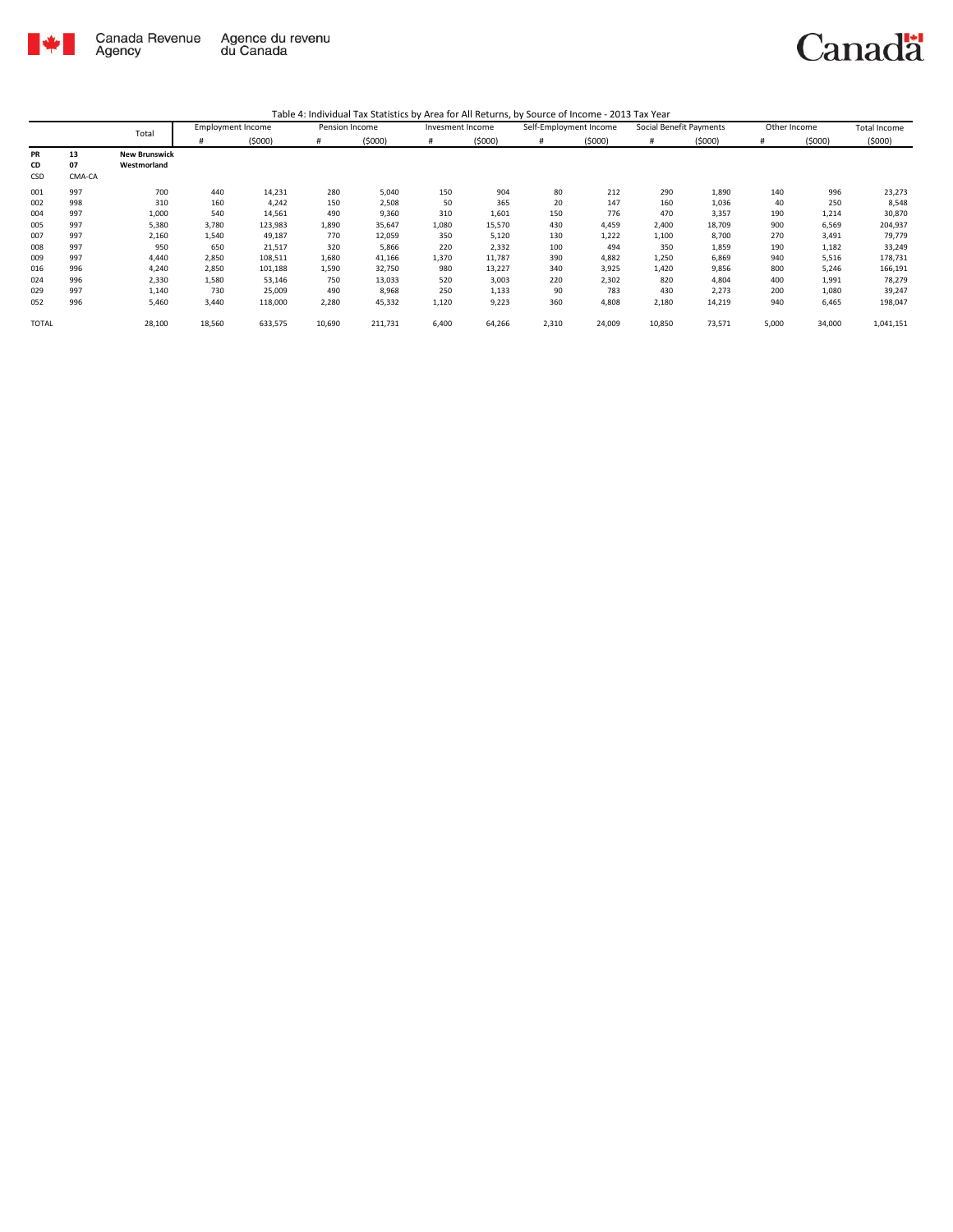

|                        |                    | Total                        | <b>Employment Income</b> |                            | Pension Income    |                         | Invesment Income |                   | Self-Employment Income |                    | Social Benefit Payments |                         | Other Income   |                   | <b>Total Income</b>        |
|------------------------|--------------------|------------------------------|--------------------------|----------------------------|-------------------|-------------------------|------------------|-------------------|------------------------|--------------------|-------------------------|-------------------------|----------------|-------------------|----------------------------|
|                        |                    |                              | #                        | (5000)                     | #                 | (5000)                  | #                | (5000)            | #                      | (5000)             | #                       | (5000)                  | #              | (5000)            | (5000)                     |
| <b>PR</b><br>CD<br>CSD | 13<br>08<br>CMA-CA | <b>New Brunswick</b><br>Kent |                          |                            |                   |                         |                  |                   |                        |                    |                         |                         |                |                   |                            |
| 001<br>003             | 996<br>999         | 5,700<br>50                  | 3,760<br>40              | 130,127<br>586             | 2,250             | 40,860                  | 1,120            | 7,554             | 440                    | 5,310              | 2,340<br>20             | 15,635<br>145           | 940            | 5,762             | 205,249<br>867             |
| 004<br>005             | 997<br>997         | 2,870<br>2,280               | 1,910<br>1,360           | 57,507<br>41,715           | 1,120<br>930      | 18,437<br>14,373        | 480<br>370       | 2,298<br>2,611    | 240<br>130             | 1,390<br>1,059     | 1,410<br>1,280          | 10,573<br>9,096         | 370<br>280     | 2,049<br>3,257    | 92,254<br>72,112           |
| 006<br>007             | 997<br>997         | 1,680<br>1,430               | 1,120<br>960             | 34,880<br>32,051           | 630<br>530        | 9,918<br>8,977          | 260<br>210       | 1,455<br>796      | 130<br>90              | 717<br>711         | 830<br>620              | 5,830<br>4,026          | 240<br>210     | 1,539<br>1,206    | 54,341<br>47,767           |
| 010<br>012             | 996<br>999         | 340                          | 200                      | 4,909                      | 150               | 2,261                   | 50               | 99                | 20                     | 66                 | 180                     | 1,049                   | 40             | 228               | 8,612                      |
| 014<br>015             | 996<br>998         | 1,090<br>1,260               | 650<br>990               | 16,361<br>2,062            | 420<br>150        | 6,237<br>1,246          | 220<br>30        | 453<br>109        | 110<br>10              | 855<br>37          | 570<br>430              | 3,974<br>2,061          | 160<br>50      | 739<br>89         | 28,619<br>5,603            |
| 016<br>017             | 997<br>998         | 2,050<br>680                 | 1,350<br>430             | 34,412<br>12,713           | 780<br>300        | 11,803<br>5,740         | 330<br>160       | 2,493<br>1,474    | 170<br>50              | 1,387<br>468       | 1,070<br>290            | 8,147<br>1,911          | 220<br>100     | 1,209<br>1,243    | 59,452<br>23,550           |
| 018<br>019             | 997<br>997         | 1,110<br>1,750               | 630<br>1,140             | 15,685<br>32,181           | 520<br>670        | 8,590<br>10,613         | 160<br>300       | 1,369<br>2,636    | 60<br>150              | 751<br>1,428       | 580<br>940              | 4,066<br>7,441          | 130<br>210     | 834<br>1,445      | 31,296<br>55,743           |
| 020<br>021             | 999<br>997         | 10<br>1,570                  | 10<br>1,030              | 60<br>29,581               | 630               | 8,078                   | 200              | 707               | 150                    | 1,422              | 10<br>950               | 45<br>7.929             | 160            | 743               | 128<br>48,460              |
| 022<br>024<br>026      | 997<br>997<br>997  | 740<br>640<br>690            | 410<br>390<br>450        | 10,241<br>10,986<br>10,424 | 330<br>240<br>290 | 5,160<br>3,389<br>3,532 | 70<br>80<br>80   | 337<br>228<br>100 | 40<br>20<br>90         | 174<br>18<br>1,002 | 430<br>390<br>480       | 3,268<br>2,881<br>4,831 | 70<br>80<br>50 | 443<br>371<br>275 | 19,623<br>17,874<br>20,164 |
| <b>TOTAL</b>           |                    | 25,940                       | 16,800                   | 476,483                    | 9,940             | 159,329                 | 4,110            | 24,721            | 1,910                  | 16,841             | 12,810                  | 92,907                  | 3,300          | 21,442            | 791,715                    |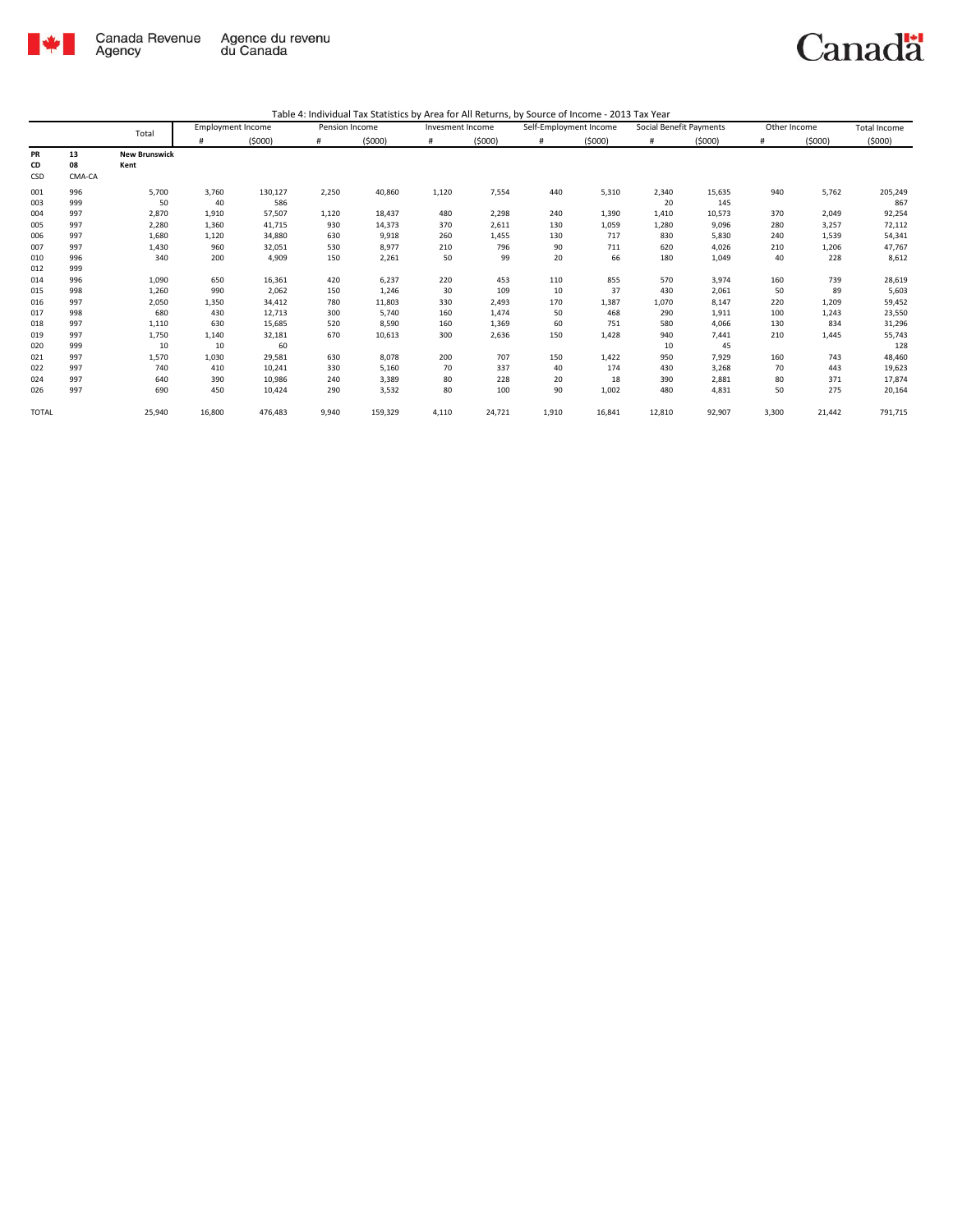

| Table 4: Individual Tax Statistics by Area for All Returns, by Source of Income - 2013 Tax Year |  |  |
|-------------------------------------------------------------------------------------------------|--|--|
|                                                                                                 |  |  |

|       |        | Total                | <b>Employment Income</b> |         | Pension Income |        | Invesment Income |        | Self-Employment Income |        | Social Benefit Payments |        | Other Income |        | <b>Total Income</b> |
|-------|--------|----------------------|--------------------------|---------|----------------|--------|------------------|--------|------------------------|--------|-------------------------|--------|--------------|--------|---------------------|
|       |        |                      | #                        | (5000)  | $\#$           | (5000) | #                | (5000) | #                      | (5000) | #                       | (5000) | #            | (5000) | (5000)              |
| PR    | 13     | <b>New Brunswick</b> |                          |         |                |        |                  |        |                        |        |                         |        |              |        |                     |
| CD    | 09     | Northumberland       |                          |         |                |        |                  |        |                        |        |                         |        |              |        |                     |
| CSD   | CMA-CA |                      |                          |         |                |        |                  |        |                        |        |                         |        |              |        |                     |
| 001   | 997    | 1,930                | 1,220                    | 32,523  | 760            | 11,344 | 210              | 2,270  | 210                    | 2,425  | 1,250                   | 13,228 | 220          | 1,472  | 63,263              |
| 016   | 997    | 1,010                | 680                      | 19,285  | 380            | 4,763  | 90               | 850    | 60                     | 390    | 590                     | 4,458  | 120          | 930    | 30,677              |
| 017   | 997    | 1,030                | 560                      | 16,614  | 510            | 7,303  | 120              | 704    | 30                     | 279    | 620                     | 4,165  | 100          | 380    | 29,444              |
| 018   | 996    | 1,760                | 1,090                    | 31,228  | 690            | 9,689  | 210              | 976    | 110                    | 873    | 1,070                   | 8,571  | 190          | 990    | 52,327              |
| 019   | 997    | 720                  | 470                      | 16,030  | 240            | 4,599  | 100              | 367    | 60                     | 552    | 370                     | 2,877  | 110          | 910    | 25,335              |
| 021   | 997    | 380                  | 220                      | 6,015   | 170            | 2,341  | 50               | 224    | 30                     | 69     | 240                     | 1,720  | 40           | 264    | 10,633              |
| 022   | 997    | 730                  | 420                      | 12,613  | 350            | 6,519  | 140              | 1,771  | 40                     | 580    | 330                     | 2,119  | 120          | 623    | 24,223              |
| 027   | 997    | 1,880                | 1,050                    | 28,453  | 840            | 13,787 | 310              | 630    | 110                    | 1,229  | 1,010                   | 7,093  | 250          | 1,119  | 52,312              |
| 036   | 997    | 5,120                | 3,260                    | 78,454  | 1,840          | 22,602 | 440              | 2,218  | 290                    | 2,286  | 3,510                   | 32,681 | 420          | 2,387  | 140,629             |
| 038   | 997    | 1,410                | 880                      | 25,866  | 540            | 8,168  | 230              | 3,783  | 110                    | 1,021  | 830                     | 6,940  | 180          | 658    | 46,437              |
| 044   | 998    | 670                  | 550                      | 1,314   | 60             | 541    | 10               | 2      |                        |        | 250                     | 1,438  | 30           | 99     | 3,394               |
| 047   | 999    |                      |                          |         |                |        |                  |        |                        |        |                         |        |              |        |                     |
| TOTAL |        | 16,650               | 10,400                   | 268,397 | 6,370          | 91,656 | 1,910            | 13,795 | 1,030                  | 9,816  | 10,050                  | 85,288 | 1,760        | 9,833  | 478,785             |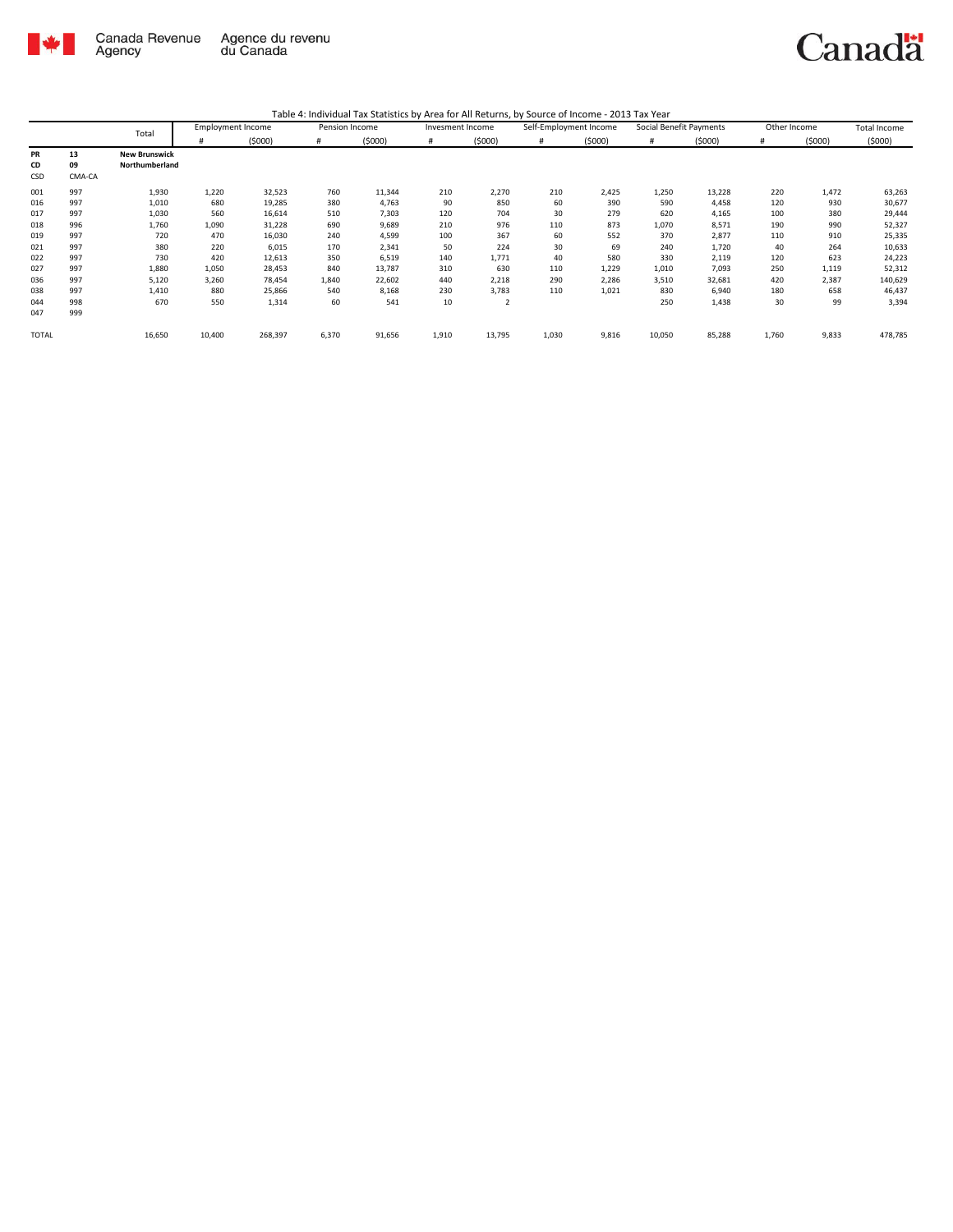

|              |        |                      | <b>Employment Income</b> |         | Pension Income |        | Invesment Income |        | Self-Employment Income |        | Social Benefit Payments |        | Other Income |        | Total Income |
|--------------|--------|----------------------|--------------------------|---------|----------------|--------|------------------|--------|------------------------|--------|-------------------------|--------|--------------|--------|--------------|
|              |        | Total                |                          | (5000)  | #              | (5000) | #                | (5000) | #                      | (5000) | #                       | (5000) | #            | (5000) | (5000)       |
| PR           | 13     | <b>New Brunswick</b> |                          |         |                |        |                  |        |                        |        |                         |        |              |        |              |
| CD           | 10     | York                 |                          |         |                |        |                  |        |                        |        |                         |        |              |        |              |
| CSD          | CMA-CA |                      |                          |         |                |        |                  |        |                        |        |                         |        |              |        |              |
| 004          | 996    | 1,450                | 920                      | 32,861  | 550            | 11,637 | 370              | 1,703  | 150                    | 1,266  | 460                     | 2,515  | 300          | 1,798  | 51,780       |
| 005          | 996    | 340                  | 200                      | 7,295   | 140            | 2,851  | 80               | 340    | 30                     | 600    | 120                     | 690    | 70           | 388    | 12,165       |
| 006          | 997    | 1,010                | 590                      | 19,215  | 440            | 8,641  | 240              | 725    | 50                     | 345    | 390                     | 2,181  | 150          | 1,000  | 32,107       |
| 007          | 999    | 40                   | 30                       | 745     | 20             | 256    |                  |        |                        |        | 20                      | 135    |              |        | 1,177        |
| 008          | 996    | 200                  | 80                       | 2,876   | 130            | 2,613  | 60               | 723    | 30                     | 177    | 60                      | 326    | 60           | 316    | 7,031        |
| 011          | 998    | 620                  | 390                      | 13,444  | 240            | 3,773  | 150              | 719    | 60                     | 494    | 240                     | 1,472  | 90           | 915    | 20,817       |
| 012          | 998    | 280                  | 180                      | 5,156   | 110            | 1,920  | 40               | 64     | 20                     | 230    | 120                     | 699    | 30           | 249    | 8,318        |
| 013          | 998    | 160                  | 120                      | 4,045   | 50             | 1,120  | 40               | 158    | 20                     | 376    | 50                      | 349    | 30           | 140    | 6,189        |
| 014          | 997    | 290                  | 180                      | 6,023   | 140            | 2,931  | 70               | 156    | 30                     | 348    | 110                     | 585    | 60           | 389    | 10,432       |
| 016          | 996    | 700                  | 460                      | 16,501  | 270            | 5,904  | 190              | 2,133  | 70                     | 692    | 210                     | 1,215  | 140          | 839    | 27,284       |
| 021          | 996    | 820                  | 540                      | 18,790  | 310            | 6,690  | 200              | 2,074  | 90                     | 946    | 270                     | 1,687  | 160          | 1,547  | 31,734       |
| 024          | 997    | 1,160                | 750                      | 25,126  | 440            | 7,256  | 250              | 992    | 100                    | 583    | 510                     | 2,991  | 180          | 1,158  | 38,106       |
| 025          | 997    | 80                   | 50                       | 1,553   | 30             | 612    | 20               | 82     |                        |        | 30                      | 237    | 20           | 106    | 2,591        |
| 036          | 996    | 670                  | 420                      | 12,393  | 240            | 3,622  | 140              | 346    | 60                     | 284    | 310                     | 1,935  | 100          | 527    | 19,107       |
| 037          | 996    | 350                  | 210                      | 7,010   | 150            | 3,035  | 90               | 623    | 30                     | 261    | 120                     | 741    | 60           | 268    | 11,940       |
| 054          | 997    | 800                  | 500                      | 18,769  | 370            | 8,172  | 200              | 1,330  | 40                     | 452    | 230                     | 1,382  | 130          | 920    | 31,025       |
| <b>TOTAL</b> |        | 8,960                | 5,600                    | 191,801 | 3,610          | 71,034 | 2,140            | 12,170 | 780                    | 7,102  | 3,260                   | 19,141 | 1,600        | 10,561 | 311,830      |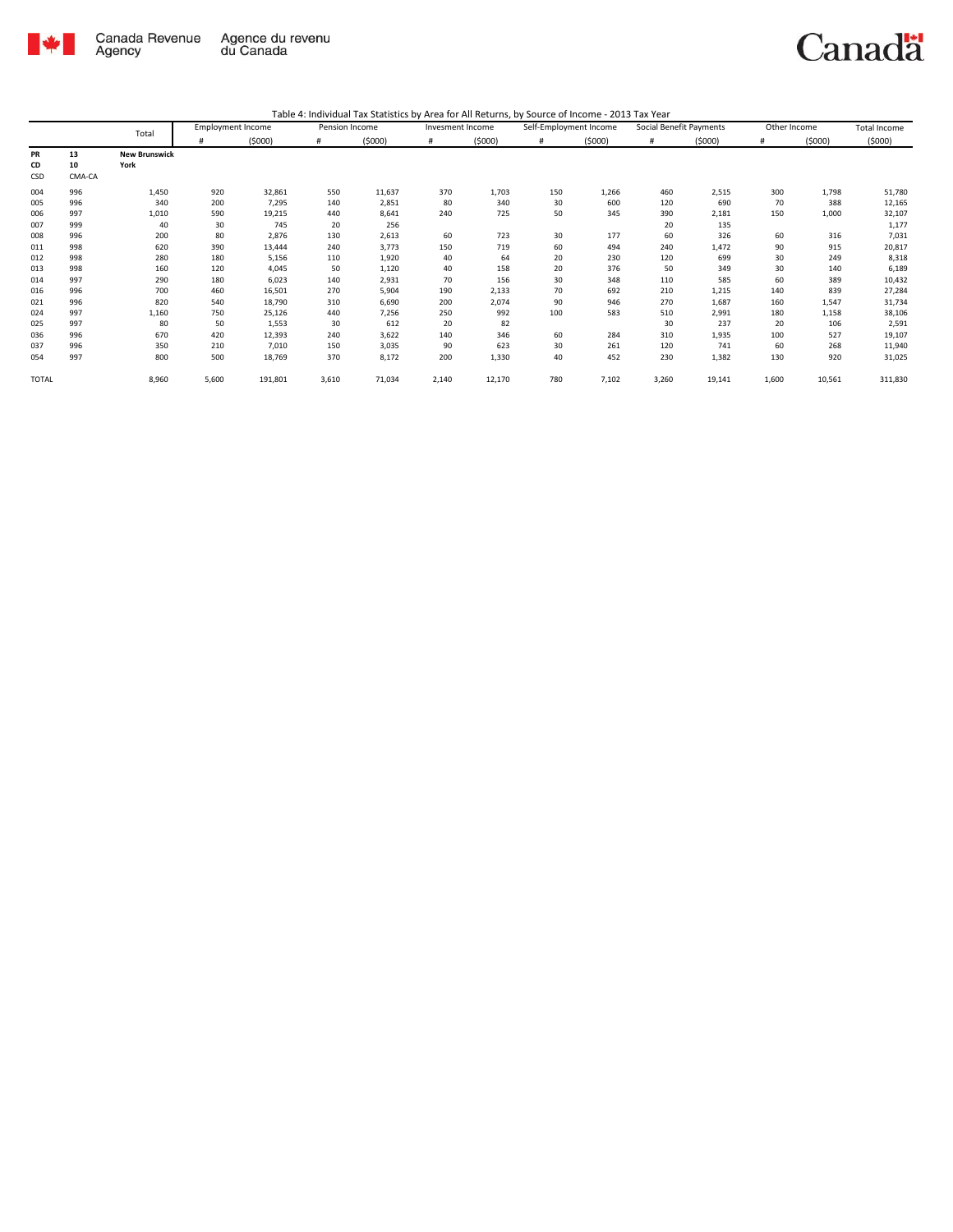

|              |        | Total                | <b>Employment Income</b> |         | Pension Income |         | Invesment Income |        | Self-Employment Income |        | Social Benefit Payments |        | Other Income |        | <b>Total Income</b> |
|--------------|--------|----------------------|--------------------------|---------|----------------|---------|------------------|--------|------------------------|--------|-------------------------|--------|--------------|--------|---------------------|
|              |        |                      | #                        | (5000)  | #              | (5000)  | #                | (5000) | #                      | (5000) | #                       | (5000) | #            | (5000) | (5000)              |
| PR           | 13     | <b>New Brunswick</b> |                          |         |                |         |                  |        |                        |        |                         |        |              |        |                     |
| CD           | 11     | Carleton             |                          |         |                |         |                  |        |                        |        |                         |        |              |        |                     |
| CSD          | CMA-CA |                      |                          |         |                |         |                  |        |                        |        |                         |        |              |        |                     |
| 001          | 998    | 1,010                | 670                      | 21,142  | 330            | 5,405   | 190              | 565    | 100                    | 761    | 380                     | 1,998  | 160          | 838    | 30,708              |
| 004          | 998    | 1,650                | 1,190                    | 41,048  | 480            | 8,328   | 380              | 3,499  | 180                    | 2,473  | 520                     | 2,832  | 300          | 1,512  | 59,692              |
| 005          | 998    | 190                  | 160                      | 1,723   | 30             | 277     | 20               | 13     |                        |        | 70                      | 365    | 20           | 26     | 2,404               |
| 006          | 998    | 4,170                | 2,570                    | 87,868  | 1,510          | 32,722  | 1,050            | 14,788 | 300                    | 5,835  | 1,410                   | 8,509  | 770          | 4,705  | 154,428             |
| 008          | 998    | 1,440                | 1,060                    | 36,448  | 420            | 6,804   | 350              | 2,820  | 140                    | 1,899  | 450                     | 2,474  | 210          | 1,013  | 51,458              |
| 011          | 998    | 1,410                | 910                      | 25,026  | 460            | 6,472   | 230              | 971    | 140                    | 1,824  | 580                     | 3,584  | 170          | 625    | 38,502              |
| 012          | 998    | 740                  | 500                      | 17,478  | 260            | 4,404   | 150              | 2,877  | 50                     | 641    | 270                     | 1,471  | 110          | 817    | 27,687              |
| 014          | 998    | 2,230                | 1,560                    | 51,752  | 710            | 11,180  | 550              | 3,772  | 290                    | 3,383  | 730                     | 3,885  | 390          | 1,924  | 75,897              |
| 018          | 998    | 840                  | 570                      | 15,825  | 270            | 4,324   | 180              | 753    | 110                    | 1,370  | 300                     | 1,778  | 160          | 655    | 24,704              |
| 019          | 997    | 460                  | 300                      | 9,748   | 170            | 3,467   | 120              | 557    | 40                     | 298    | 160                     | 782    | 90           | 587    | 15,439              |
| 021          | 998    | 420                  | 280                      | 10,200  | 150            | 2,982   | 100              | 1,360  | 50                     | 417    | 160                     | 798    | 70           | 679    | 16,436              |
| 024          | 998    | 880                  | 630                      | 19,500  | 260            | 4,015   | 160              | 426    | 80                     | 866    | 350                     | 1,885  | 130          | 476    | 27,168              |
| 026          | 998    | 740                  | 480                      | 12,741  | 280            | 3,605   | 150              | 689    | 60                     | 463    | 370                     | 2,471  | 120          | 465    | 20,434              |
| 027          | 998    | 1,230                | 840                      | 34,130  | 400            | 8,176   | 350              | 3,411  | 110                    | 1,588  | 370                     | 1,885  | 240          | 1,800  | 50,990              |
| 028          | 998    | 1,760                | 1,190                    | 34,950  | 610            | 9,443   | 350              | 2,273  | 140                    | 972    | 750                     | 4,623  | 280          | 1,626  | 53,887              |
| 030          | 999    | 420                  | 250                      | 7,452   | 160            | 3,139   | 100              | 1,593  | 20                     | 198    | 190                     | 1,121  | 80           | 395    | 13,899              |
| 031          | 998    | 1,360                | 940                      | 29,829  | 460            | 7,110   | 300              | 1,220  | 130                    | 1,488  | 520                     | 2,899  | 180          | 809    | 43,355              |
| <b>TOTAL</b> |        | 20,950               | 14,070                   | 456,860 | 6,950          | 121,856 | 4,730            | 41,585 | 1,930                  | 24,475 | 7,550                   | 43,361 | 3,460        | 18,954 | 707,092             |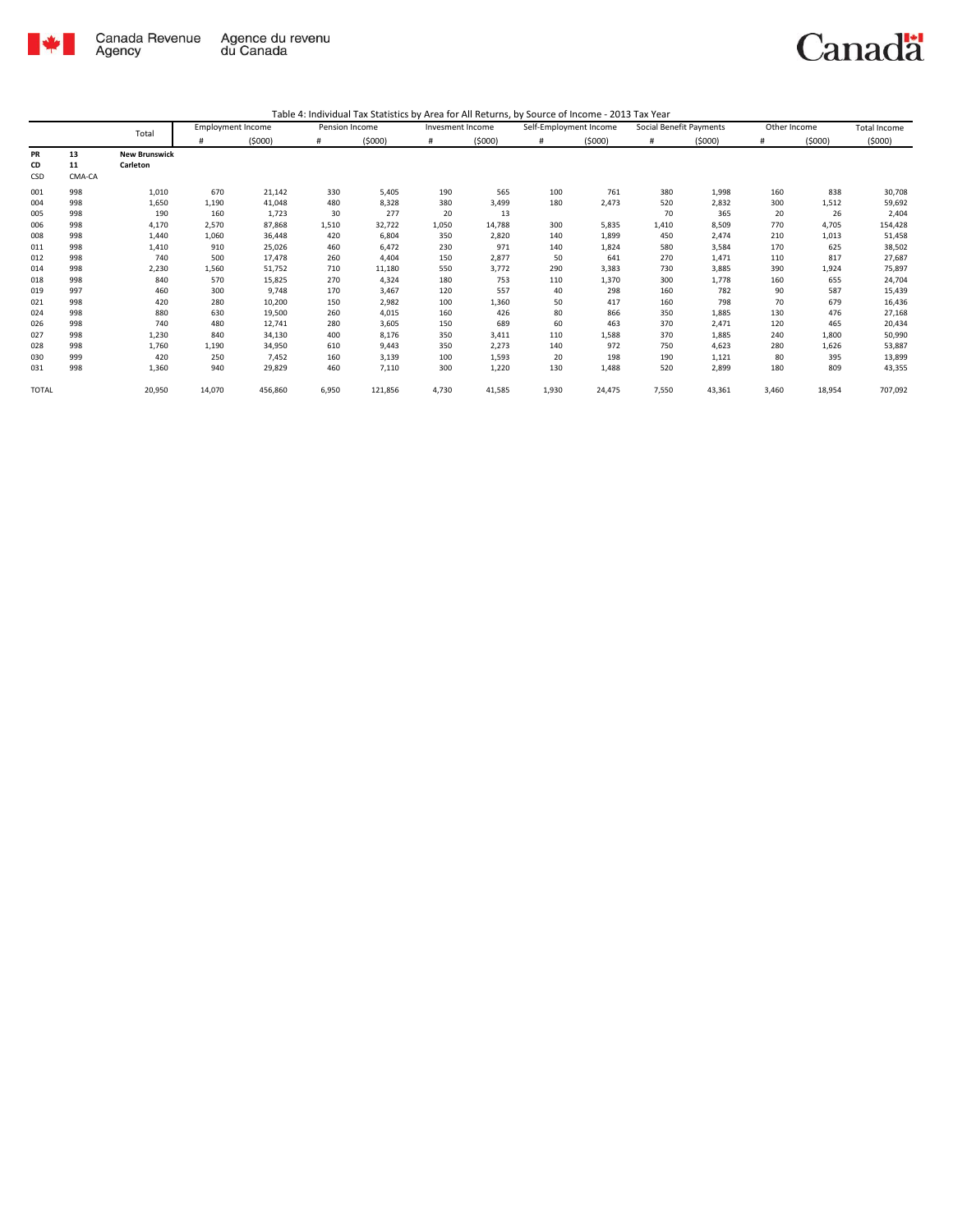

| Table 4: Individual Tax Statistics by Area for All Returns, by Source of Income - 2013 Tax Year |  |  |
|-------------------------------------------------------------------------------------------------|--|--|
|                                                                                                 |  |  |

|              |        | Total                | <b>Employment Income</b> |         | Pension Income |        | Invesment Income |        | Self-Employment Income |        | Social Benefit Payments |        | Other Income |        | Total Income |
|--------------|--------|----------------------|--------------------------|---------|----------------|--------|------------------|--------|------------------------|--------|-------------------------|--------|--------------|--------|--------------|
|              |        |                      | #                        | (5000)  | #              | (5000) |                  | (5000) | #                      | (5000) | #                       | (5000) |              | (5000) | (5000)       |
| PR           | 13     | <b>New Brunswick</b> |                          |         |                |        |                  |        |                        |        |                         |        |              |        |              |
| CD           | 12     | Victoria             |                          |         |                |        |                  |        |                        |        |                         |        |              |        |              |
| CSD          | CMA-CA |                      |                          |         |                |        |                  |        |                        |        |                         |        |              |        |              |
| 001          | 998    | 690                  | 440                      | 12,148  | 240            | 3,361  | 110              | 214    | 50                     | 673    | 330                     | 1,984  | 100          | 415    | 18,794       |
| 002          | 999    | 290                  | 180                      | 5,022   | 110            | 1,852  | 60               | 306    | 10                     | 81     | 130                     | 749    | 40           | 174    | 8,183        |
| 004          | 998    | 910                  | 530                      | 15,680  | 380            | 6,584  | 160              | 1,480  | 70                     | 677    | 430                     | 2,748  | 140          | 791    | 27,960       |
| 006          | 998    | 1,310                | 730                      | 20,839  | 550            | 11,119 | 320              | 3,875  | 110                    | 1,210  | 540                     | 3,060  | 220          | 1,138  | 41,240       |
| 007          | 998    | 600                  | 490                      | 2,400   | 100            | 1,099  | 30               | 70     | 10                     | 253    | 200                     | 796    | 40           | 321    | 4,939        |
| 008          | 998    | 1,300                | 830                      | 23,550  | 490            | 7,371  | 220              | 2,285  | 100                    | 898    | 580                     | 3,511  | 190          | 1,036  | 38,651       |
| 009          | 998    | 900                  | 530                      | 14,596  | 400            | 6,679  | 150              | 499    | 70                     | 643    | 400                     | 2,344  | 170          | 1,073  | 25,835       |
| 011          | 999    | 410                  | 220                      | 5,675   | 200            | 3,442  | 80               | 730    | 40                     | 1,073  | 180                     | 1,118  | 70           | 546    | 12,583       |
| 014          | 998    | 1,220                | 740                      | 18,925  | 460            | 5,965  | 160              | 957    | 90                     | 489    | 650                     | 3,988  | 160          | 961    | 31,286       |
| 016          | 998    | 900                  | 610                      | 18,246  | 280            | 4,379  | 190              | 1,452  | 60                     | 335    | 400                     | 2,675  | 140          | 1,050  | 28,136       |
| 019          | 997    | 4,830                | 3,020                    | 103,749 | 1,870          | 33,021 | 1,120            | 11,389 | 330                    | 3,073  | 2,060                   | 12,907 | 750          | 5,217  | 169,357      |
| 021          | 997    | 1,760                | 1,250                    | 40,398  | 490            | 6,796  | 300              | 2,326  | 150                    | 1,445  | 860                     | 5,871  | 190          | 955    | 57,791       |
| 023          | 998    | 500                  | 330                      | 10,224  | 180            | 3,030  | 80               | 255    | 40                     | 411    | 230                     | 1,501  | 60           | 313    | 15,734       |
| <b>TOTAL</b> |        | 15,630               | 9,890                    | 291,452 | 5,730          | 94,698 | 2,970            | 25,838 | 1,120                  | 11,259 | 6,970                   | 43,253 | 2,280        | 13,989 | 480,488      |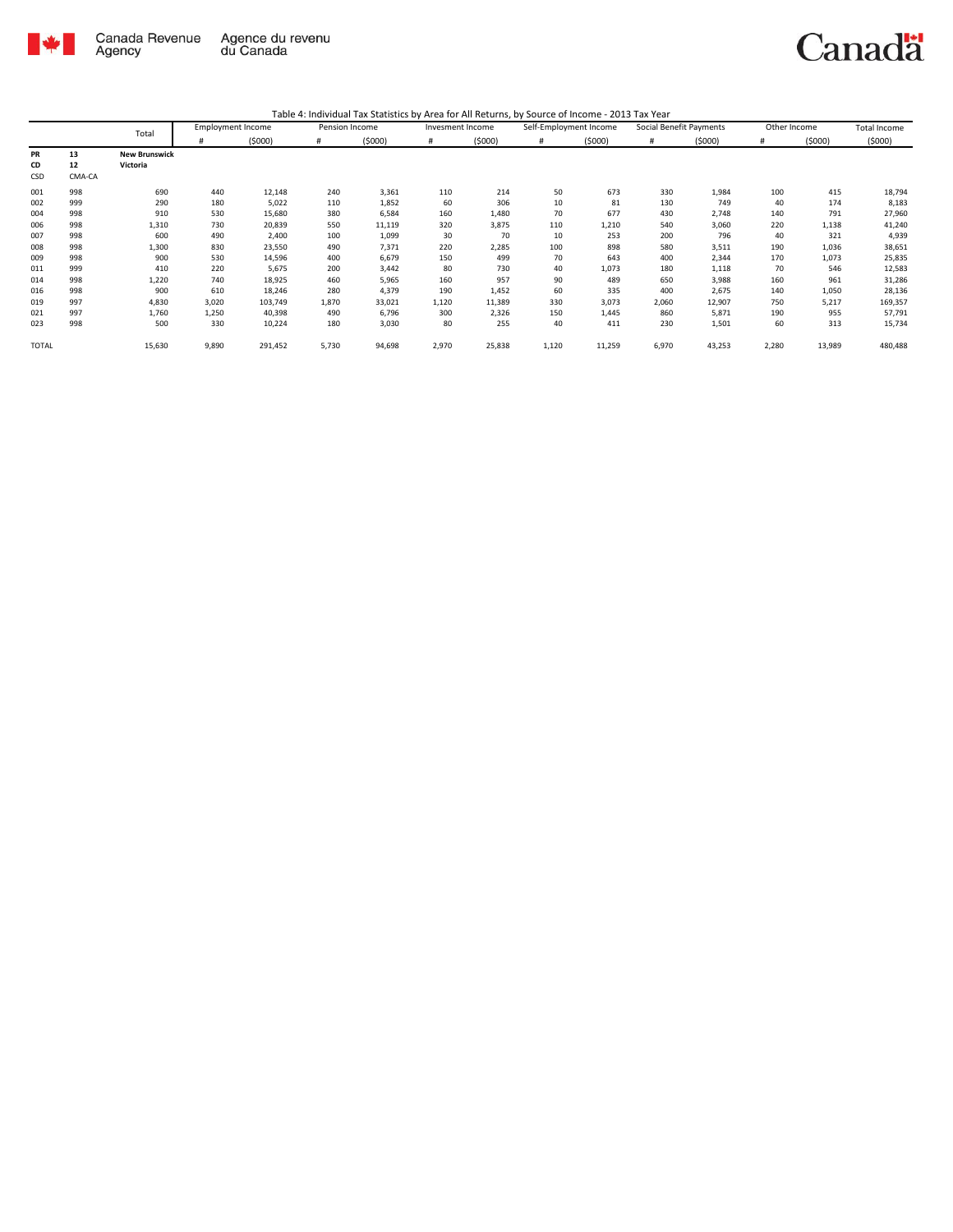

|              |        | Total                | <b>Employment Income</b> |         | Pension Income |        | Invesment Income |        | Self-Employment Income |        | Social Benefit Payments |        | Other Income |        | Total Income |
|--------------|--------|----------------------|--------------------------|---------|----------------|--------|------------------|--------|------------------------|--------|-------------------------|--------|--------------|--------|--------------|
|              |        |                      | #                        | (5000)  | #              | (5000) | #                | (5000) | #                      | (5000) | #                       | (5000) | #            | (5000) | (5000)       |
| PR           | 13     | <b>New Brunswick</b> |                          |         |                |        |                  |        |                        |        |                         |        |              |        |              |
| CD           | 13     | Madawaska            |                          |         |                |        |                  |        |                        |        |                         |        |              |        |              |
| CSD          | CMA-CA |                      |                          |         |                |        |                  |        |                        |        |                         |        |              |        |              |
| 001          | 998    | 840                  | 610                      | 17,641  | 220            | 2,849  | 120              | 2,636  | 60                     | 720    | 420                     | 2,882  | 100          | 762    | 27,491       |
| 002          | 998    | 720                  | 520                      | 15,513  | 210            | 3,128  | 110              | 845    | 40                     | 273    | 340                     | 2,331  | 100          | 494    | 22,583       |
| 004          | 997    | 690                  | 470                      | 13,583  | 190            | 2,842  | 130              | 921    | 50                     | 720    | 320                     | 2,149  | 100          | 680    | 20,895       |
| 006          | 997    | 1,050                | 650                      | 20,222  | 370            | 5,629  | 140              | 468    | 50                     | 894    | 520                     | 3,355  | 110          | 506    | 31,074       |
| 008          | 997    | 220                  | 150                      | 3,976   | 90             | 929    | 40               | 11     | 20                     | 49     | 110                     | 754    | 20           | 172    | 5,891        |
| 011          | 997    | 870                  | 540                      | 15,801  | 320            | 4,012  | 110              | 377    | 40                     | 196    | 500                     | 3,496  | 80           | 504    | 24,387       |
| 012          | 996    | 1,100                | 690                      | 20,097  | 400            | 6,026  | 160              | 568    | 50                     | 425    | 570                     | 3,764  | 110          | 521    | 31,401       |
| 015          | 996    | 710                  | 460                      | 11,632  | 240            | 2,702  | 60               | 152    | 40                     | 378    | 440                     | 3,426  | 60           | 395    | 18,685       |
| 028          | 999    |                      |                          |         |                |        |                  |        |                        |        |                         |        |              |        |              |
| 034          | 997    | 290                  | 180                      | 5,457   | 110            | 2,022  | 40               | 1,404  | 30                     | 152    | 130                     | 836    | 30           | 242    | 10,112       |
| 035          | 996    | 430                  | 270                      | 7,652   | 160            | 2,336  | 40               | 258    | 40                     | 187    | 230                     | 1,352  | 40           | 207    | 11,991       |
| 036          | 997    |                      |                          |         |                |        |                  |        |                        |        |                         |        |              |        |              |
| 037          | 997    | 590                  | 330                      | 10,855  | 300            | 6,675  | 160              | 858    | 60                     | 476    | 250                     | 1,343  | 80           | 792    | 20,999       |
| 038          | 997    | 210                  | 120                      | 4,546   | 80             | 1,202  | 40               | 316    | 20                     | 223    | 110                     | 599    | 30           | 134    | 7,021        |
| 039          | 997    | 720                  | 460                      | 12,201  | 270            | 3,665  | 90               | 367    | 60                     | 540    | 310                     | 1,839  | 80           | 682    | 19,295       |
| 041          | 997    | 520                  | 370                      | 10,685  | 160            | 1,987  | 80               | 1,297  | 50                     | 576    | 210                     | 1,265  | 60           | 699    | 16,508       |
| 042          | 997    | 460                  | 310                      | 8,258   | 170            | 2,344  | 50               | 125    | 30                     | 376    | 200                     | 1,147  | 50           | 264    | 12,515       |
| <b>TOTAL</b> |        | 9,410                | 6,120                    | 178,196 | 3,300          | 48,370 | 1,370            | 10,602 | 630                    | 6,187  | 4,650                   | 30,546 | 1,050        | 7,053  | 280,953      |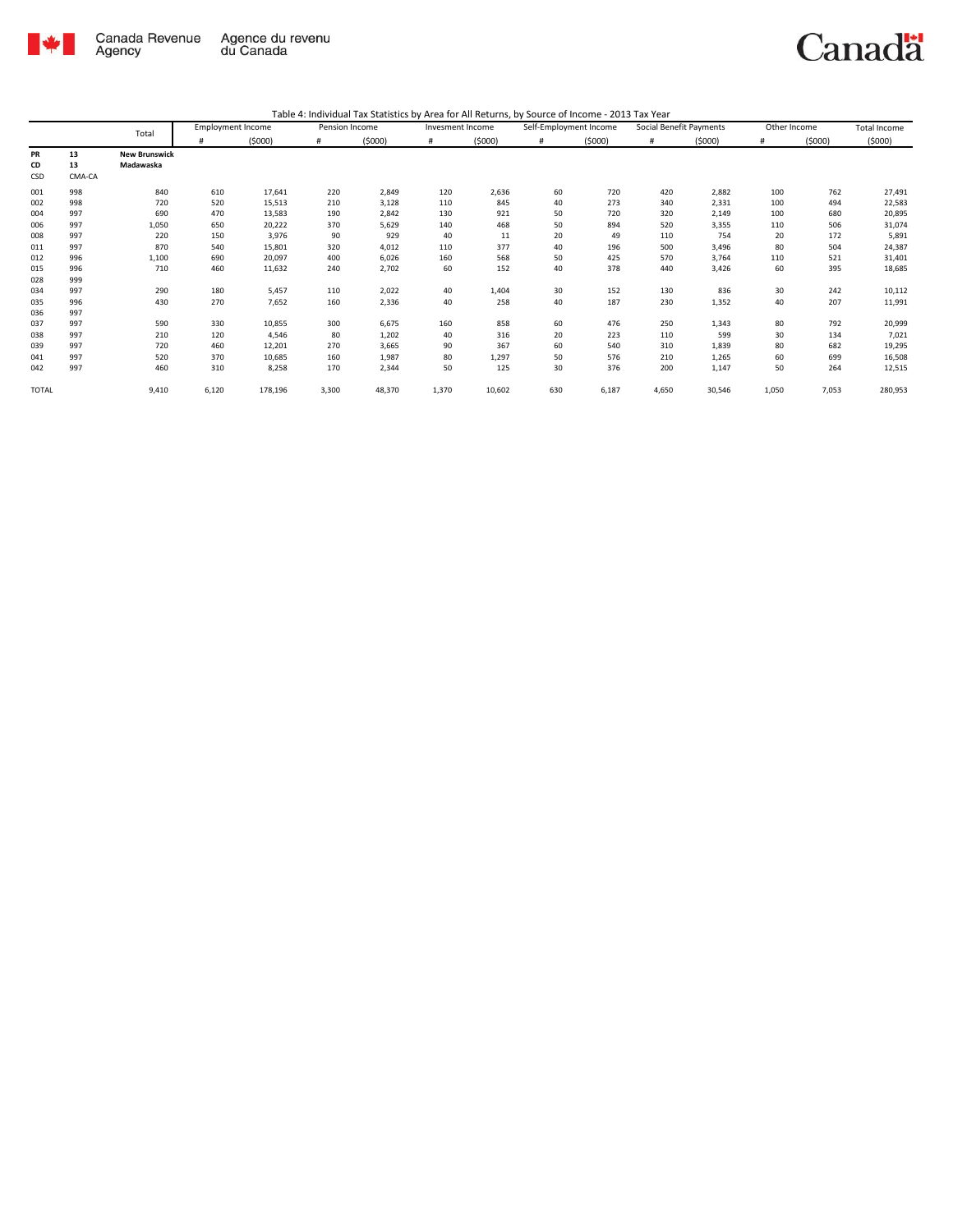

| Table 4: Individual Tax Statistics by Area for All Returns, by Source of Income - 2013 Tax Year |  |  |
|-------------------------------------------------------------------------------------------------|--|--|
|                                                                                                 |  |  |

|              |        | Total                | <b>Employment Income</b> |         | Pension Income |        | Invesment Income |                | Self-Employment Income |        | Social Benefit Payments |        | Other Income |        | <b>Total Income</b> |
|--------------|--------|----------------------|--------------------------|---------|----------------|--------|------------------|----------------|------------------------|--------|-------------------------|--------|--------------|--------|---------------------|
|              |        |                      | #                        | (5000)  | #              | (5000) | #                | (5000)         | #                      | (5000) | #                       | (5000) | #            | (5000) | (5000)              |
| <b>PR</b>    | 13     | <b>New Brunswick</b> |                          |         |                |        |                  |                |                        |        |                         |        |              |        |                     |
| CD           | 14     | Restigouche          |                          |         |                |        |                  |                |                        |        |                         |        |              |        |                     |
| CSD          | CMA-CA |                      |                          |         |                |        |                  |                |                        |        |                         |        |              |        |                     |
| 001          | 996    | 1,050                | 510                      | 14,530  | 430            | 5,877  | 160              | 330            | 30                     | 342    | 640                     | 5,004  | 100          | 651    | 26,734              |
| 003          | 996    | 200                  | 110                      | 3,501   | 90             | 1,733  | 40               | 95             |                        |        | 100                     | 757    | 30           | 394    | 6,480               |
| 004          | 997    | 710                  | 480                      | 17,913  | 270            | 6,336  | 150              | 1,457          | 40                     | 293    | 270                     | 1,986  | 130          | 834    | 28,820              |
| 005          | 996    | 500                  | 310                      | 8,756   | 180            | 2,425  | 50               | 817            | 20                     | 261    | 270                     | 1,926  | 50           | 227    | 14,411              |
| 006          | 997    | 1,360                | 880                      | 32,269  | 550            | 10,024 | 250              | 2,322          | 70                     | 1,999  | 590                     | 3,700  | 210          | 1,259  | 51,572              |
| 010          | 997    | 190                  | 150                      | 920     | 30             | 299    | 10               | $\overline{4}$ |                        |        | 70                      | 425    |              |        | 1,700               |
| 011          | 996    | 980                  | 590                      | 18,480  | 410            | 7,425  | 130              | 450            | 40                     | 687    | 460                     | 3,137  | 110          | 581    | 30,761              |
| 016          | 996    | 590                  | 340                      | 7,421   | 240            | 2,916  | 70               | 200            | 30                     | 145    | 410                     | 3,325  | 60           | 314    | 14,322              |
| 017          | 997    | 2,950                | 1,450                    | 46,669  | 1,580          | 35,151 | 620              | 3,286          | 110                    | 1,847  | 1,200                   | 7,604  | 460          | 2,509  | 97,064              |
| 018          | 998    | 800                  | 560                      | 14,256  | 250            | 2,884  | 80               | 519            | 70                     | 412    | 540                     | 4,315  | 70           | 376    | 22,762              |
| 019          | 999    | 930                  | 600                      | 15,683  | 330            | 4,730  | 100              | 620            | 60                     | 496    | 560                     | 4,141  | 80           | 564    | 26,235              |
| 021          | 998    | 1,230                | 840                      | 23,320  | 380            | 4,417  | 180              | 1,564          | 110                    | 612    | 750                     | 5,743  | 140          | 846    | 36,502              |
| 022          | 998    | 1,870                | 1,210                    | 38,384  | 670            | 9,669  | 310              | 2,187          | 130                    | 1,390  | 1,060                   | 7,167  | 230          | 998    | 59,795              |
| 026          | 999    | 50                   | 40                       | 249     |                |        |                  |                |                        |        | 20                      | 122    |              |        | 430                 |
| <b>TOTAL</b> |        | 13,390               | 8,050                    | 242,353 | 5,390          | 93,886 | 2,150            | 13,852         | 720                    | 8,592  | 6,940                   | 49,352 | 1,690        | 9,571  | 417,660             |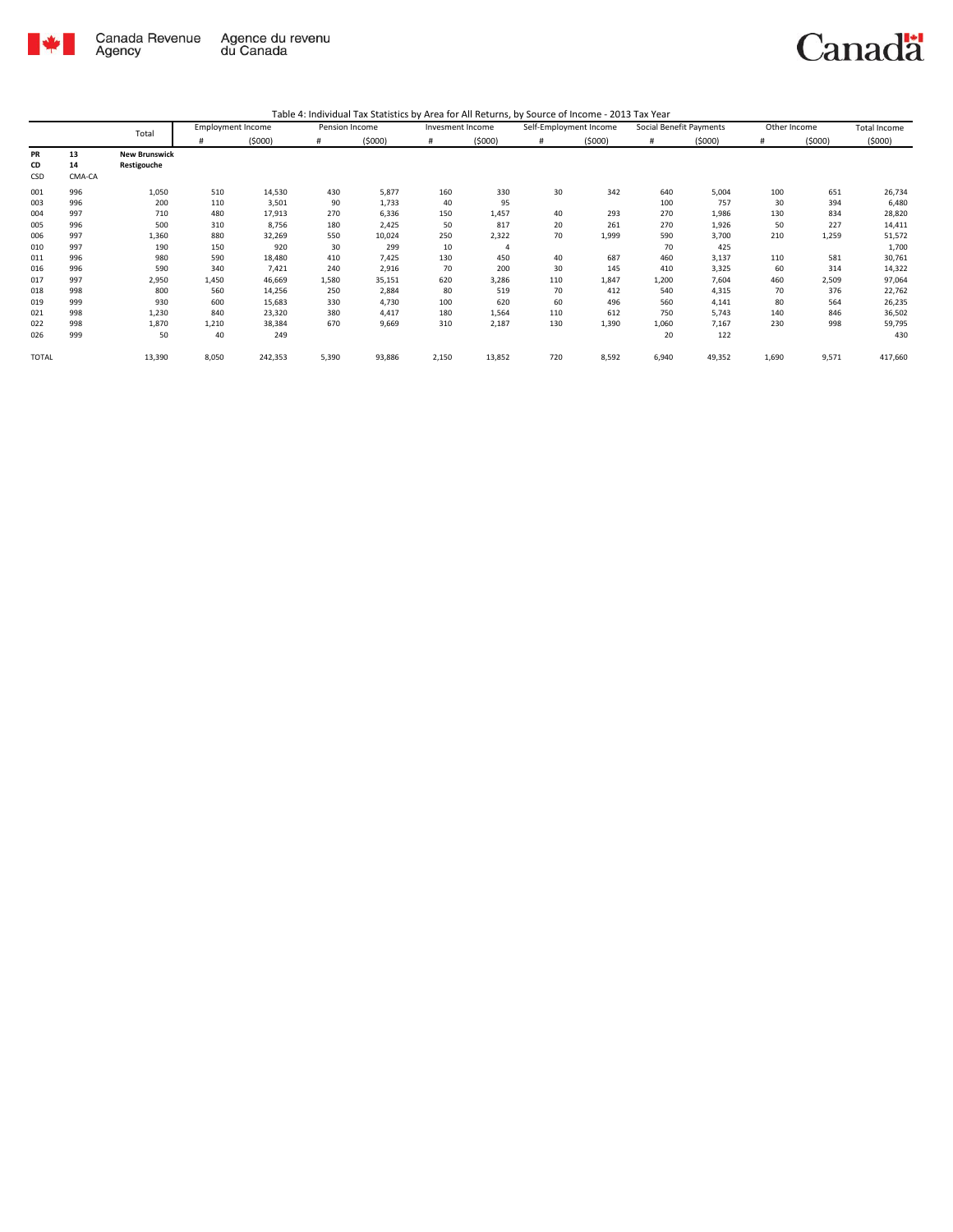

|              |        | Total                | <b>Employment Income</b> |         | Pension Income |         | Invesment Income |        | Self-Employment Income |        | Social Benefit Payments |         | Other Income |        | <b>Total Income</b> |
|--------------|--------|----------------------|--------------------------|---------|----------------|---------|------------------|--------|------------------------|--------|-------------------------|---------|--------------|--------|---------------------|
|              |        |                      | #                        | (5000)  | #              | (5000)  | #                | (5000) | #                      | (5000) | #                       | (5000)  | #            | (5000) | (5000)              |
| PR           | 13     | <b>New Brunswick</b> |                          |         |                |         |                  |        |                        |        |                         |         |              |        |                     |
| CD           | 15     | Gloucester           |                          |         |                |         |                  |        |                        |        |                         |         |              |        |                     |
| CSD          | CMA-CA |                      |                          |         |                |         |                  |        |                        |        |                         |         |              |        |                     |
| 001          | 997    | 6,110                | 3,880                    | 113,692 | 2,120          | 30,443  | 660              | 5,342  | 350                    | 4,068  | 3,770                   | 32,707  | 620          | 3,849  | 190,101             |
| 003          | 998    | 4,130                | 2,530                    | 89,699  | 1,490          | 25,540  | 650              | 6,424  | 260                    | 3.737  | 2,150                   | 16,587  | 580          | 3,861  | 145,848             |
| 006          | 996    | 1,790                | 1,120                    | 32,563  | 700            | 10,025  | 190              | 380    | 80                     | 806    | 1,120                   | 8,946   | 260          | 1,719  | 54,439              |
| 016          | 997    | 1,070                | 640                      | 19,364  | 470            | 7,282   | 230              | 456    | 100                    | 1,588  | 630                     | 5,387   | 160          | 859    | 34,935              |
| 017          | 997    | 630                  | 390                      | 10,906  | 260            | 3,348   | 70               | 34     | 20                     | 100    | 410                     | 3,126   | 90           | 339    | 17,853              |
| 019          | 997    | 2,040                | 1,260                    | 29,801  | 680            | 7,942   | 150              | 203    | 130                    | 765    | 1,430                   | 11,774  | 200          | 908    | 51,393              |
| 020          | 997    | 630                  | 400                      | 13,467  | 240            | 3,244   | 90               | 671    | 40                     | 506    | 360                     | 2,832   | 80           | 390    | 21,110              |
| 021          | 997    | 1,450                | 910                      | 24,508  | 470            | 4,763   | 130              | 413    | 70                     | 374    | 980                     | 8,428   | 160          | 941    | 39,428              |
| 022          | 998    | 710                  | 460                      | 15,140  | 250            | 4,184   | 120              | 571    | 60                     | 717    | 390                     | 3,200   | 100          | 1,014  | 24,826              |
| 024          | 997    | 3,680                | 2,260                    | 64,931  | 1,360          | 16,570  | 390              | 2,285  | 210                    | 2,145  | 2,430                   | 20,374  | 380          | 2,553  | 108,859             |
| 026          | 997    | 1,210                | 770                      | 21,937  | 440            | 5,575   | 160              | 455    | 70                     | 902    | 780                     | 6,902   | 170          | 648    | 36,419              |
| 027          | 998    | 1,190                | 810                      | 20,349  | 440            | 5,257   | 150              | 793    | 80                     | 1,451  | 830                     | 7,448   | 130          | 564    | 35,862              |
| 028          | 998    | 3,720                | 2,360                    | 89,338  | 1,440          | 25,765  | 840              | 7,827  | 350                    | 5,820  | 1,760                   | 13,138  | 720          | 3,996  | 145,884             |
| 029          | 998    | 4,450                | 2,810                    | 78,378  | 1,660          | 19,506  | 630              | 3,395  | 410                    | 6,777  | 3,120                   | 30,087  | 530          | 2,887  | 141,031             |
| 030          | 998    | 780                  | 490                      | 13,049  | 300            | 2,931   | 90               | 903    | 70                     | 1,382  | 570                     | 5,695   | 70           | 417    | 24,377              |
| 031          | 998    | 2,320                | 1,400                    | 47,265  | 850            | 15,402  | 420              | 4,012  | 160                    | 1,909  | 1,280                   | 9,925   | 280          | 1,661  | 80,174              |
| 032          | 998    | 1,160                | 680                      | 20,937  | 500            | 8,126   | 270              | 3,506  | 110                    | 2,277  | 670                     | 5,876   | 190          | 1,056  | 41,778              |
| 033          | 998    | 840                  | 530                      | 14,044  | 320            | 3,675   | 100              | 571    | 50                     | 724    | 590                     | 5,435   | 100          | 439    | 24,887              |
| 036          | 997    | 1,000                | 580                      | 17,755  | 460            | 6,720   | 150              | 162    | 50                     | 447    | 580                     | 3,920   | 140          | 828    | 29,833              |
| 038          | 998    | 660                  | 400                      | 11,315  | 320            | 5,405   | 100              | 108    | 30                     | 154    | 380                     | 2,903   | 100          | 413    | 20,296              |
| 040          | 997    | 520                  | 260                      | 7,151   | 280            | 3,620   | 60               | 84     | 30                     | 362    | 360                     | 2,617   | 50           | 289    | 14,124              |
| <b>TOTAL</b> |        | 40,050               | 24,930                   | 755,591 | 15,050         | 215,323 | 5,630            | 38,597 | 2,710                  | 37,010 | 24,560                  | 207,307 | 5,100        | 29,632 | 1,283,459           |